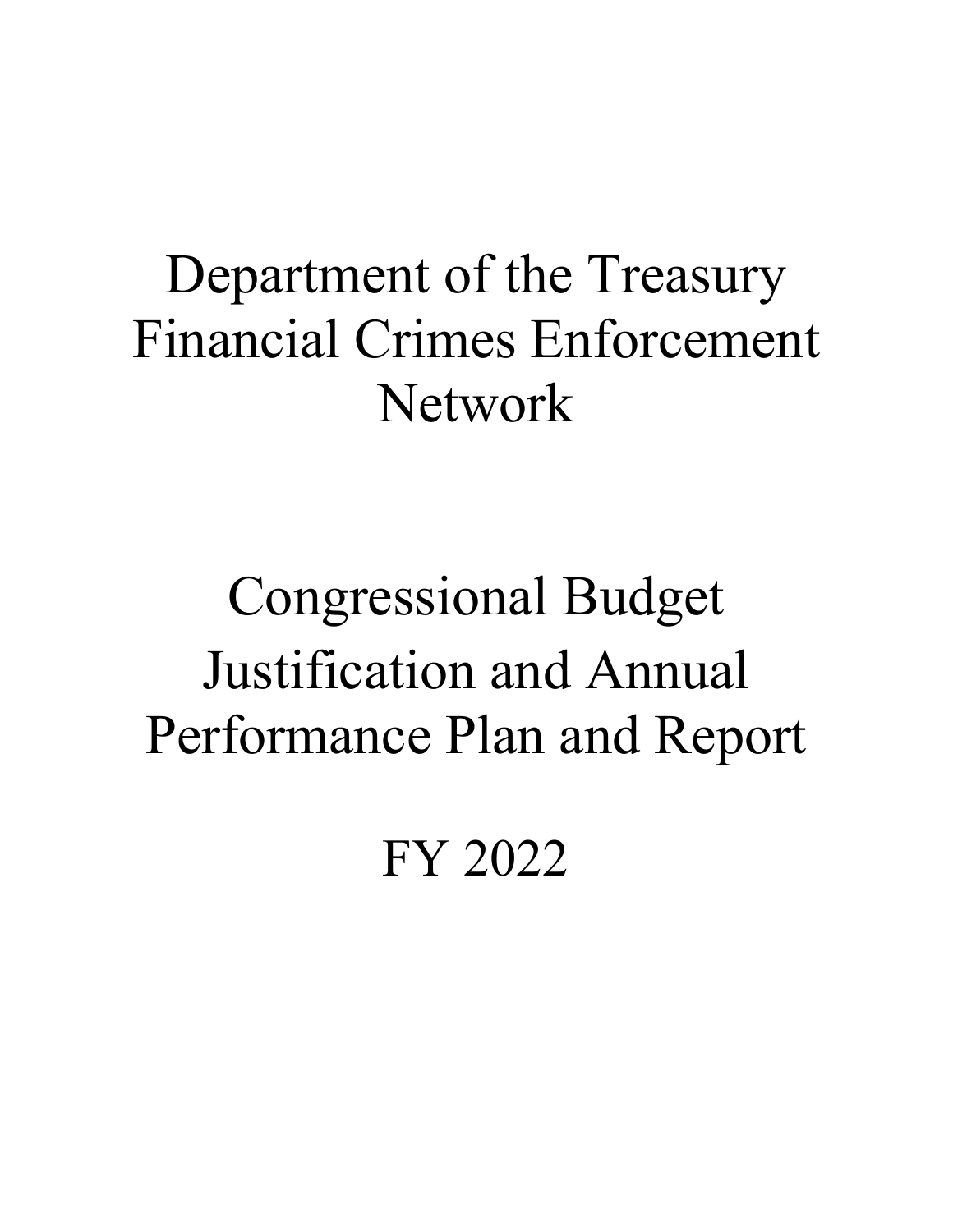# **Table of Contents**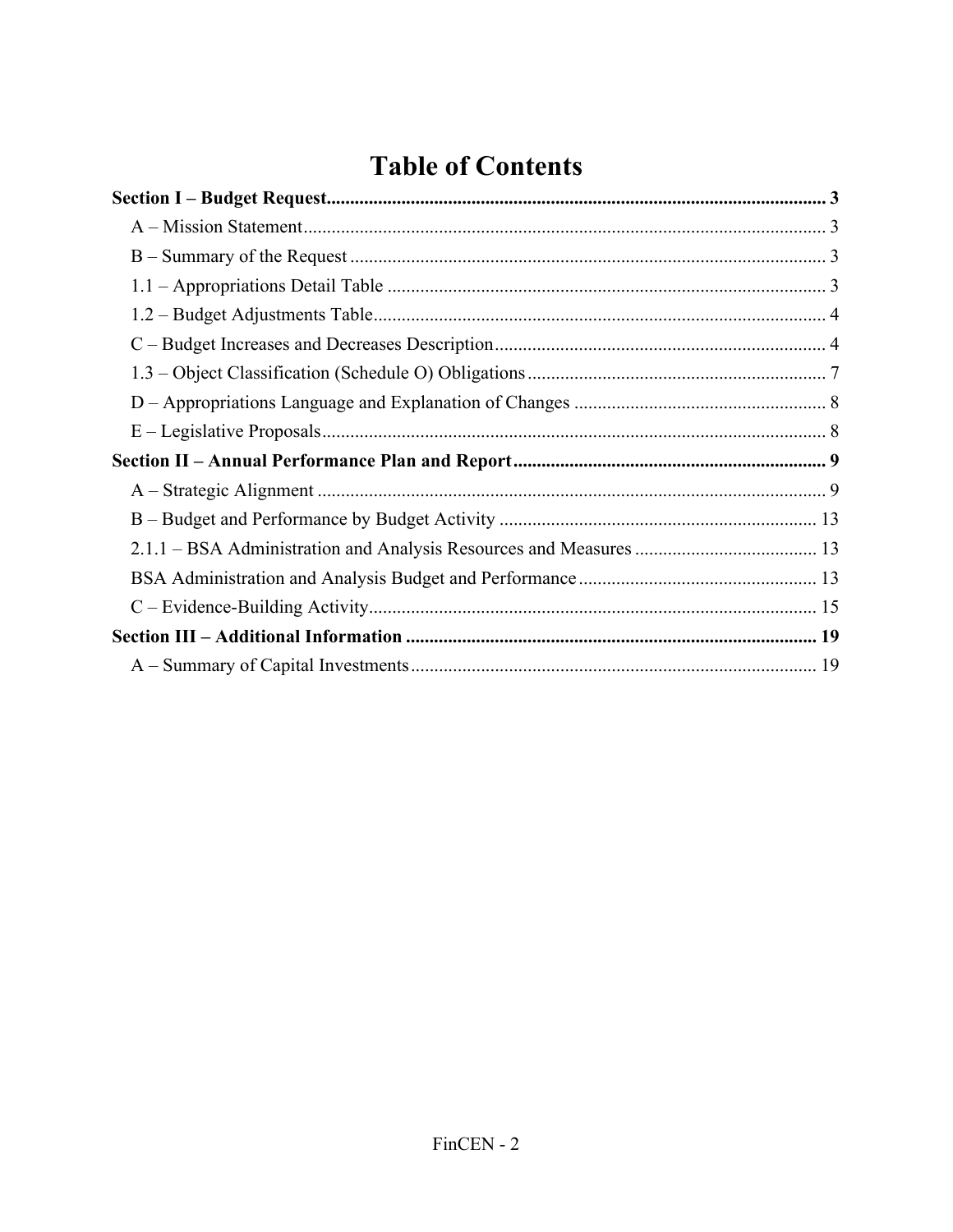### **Section I – Budget Request**

#### **A – Mission Statement**

To safeguard the financial system from illicit use, combat money laundering, and promote national security through the strategic use of financial authorities and the collection, analysis, and dissemination of financial intelligence.

#### **B – Summary of the Request**

The FY 2022 President's Budget requests additional resources totaling \$63,576,000 providing \$60,279,000 for the implementation of the Anti-Money Laundering Act/Corporate Transparency Act (AMLA/CTA) of the William M. (Mac) Thornberry National Defense Authorization Act (NDAA) for Fiscal Year (FY) 2021 and \$87,000 for the leasing of electric vehicles and purchase of associated infrastructure.

#### **1.1 – Appropriations Detail Table**

Dollars in Thousands **FY 2020 FY 2021 FY 2021 FY 2022 FY 2021** to FY 2022 **Appropriated Resources Operating Plan Operating Plan Request % Change New Appropriated Resources FTE AMOUNT FTE AMOUNT FTE AMOUNT FTE AMOUNT**  BSA Administration and Analysis 264 \$126,000 300 \$126,963 380 \$190,539 26.7% 50.1% **Subtotal New Appropriated Resources 264 \$126,000 300 \$126,963 380 \$190,539 26.7% 50.1% Other Resources**  Reimbursable 1 \$1,613 3 \$6,000 3 \$6,000 0.0% 0.0% Recoveries from Prior Years **0** \$143 0 \$0 0 \$0 NA NA Unobligated Balances from Prior Enformation Christmas Christmas Christmas Christmas Christmas Christmas Christmas Christmas Christmas Christmas Christmas Christmas Christmas Christmas Christmas Christmas Christmas Christmas Christmas Christmas Christmas **Subtotal Other Resources 1 \$28,172 3 \$35,000 3 \$35,000 0.0% 0.0% Total Budgetary Resources 265 154,172 303 \$161,963 383 \$225,539 26.4% 39.3%** 

FY 2020 Other Resources and Full-time Equivalents (FTE) reflect actuals.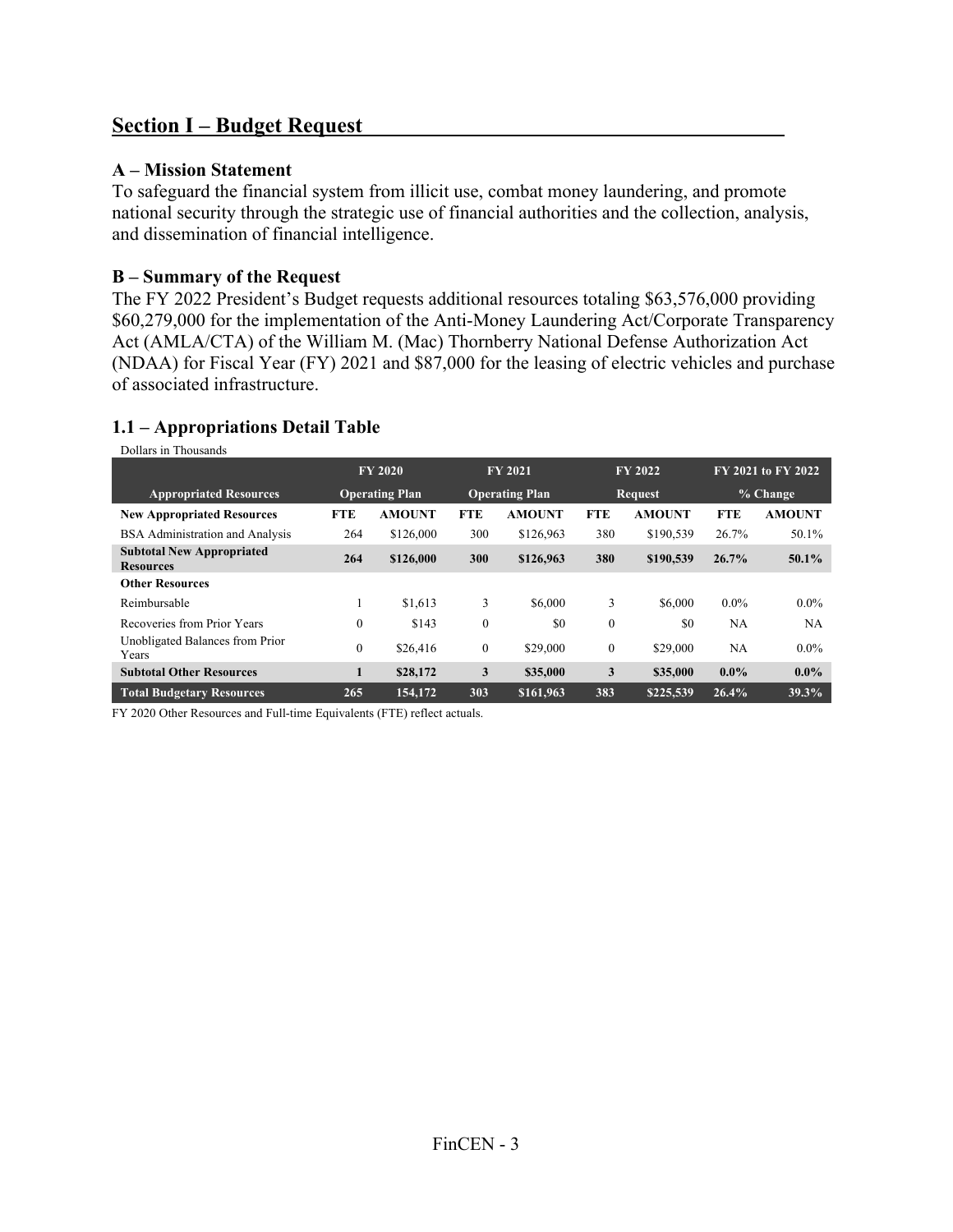#### **1.2 – Budget Adjustments Table**

| Dollars in Thousands                                        |            |           |
|-------------------------------------------------------------|------------|-----------|
|                                                             | <b>FTE</b> | Amount    |
| FY 2021 Operating Plan                                      | 300        | \$126,963 |
| <b>Changes to Base:</b>                                     |            |           |
| Maintaining Current Levels (MCLs):                          | $\theta$   | \$3,210   |
| Pay Annualization (1.0% average pay raise)                  | $\theta$   | \$137     |
| Pay Raise (2.7% average pay raise)                          | $\theta$   | \$1,109   |
| <b>FERS</b> Contribution Increase                           | $\Omega$   | \$517     |
| Non-Pay                                                     | $\theta$   | \$1,447   |
| Subtotal Changes to Base                                    | 0          | \$3,210   |
| <b>FY 2022 Current Services</b>                             | 300        | \$130,173 |
| Program Changes:                                            |            |           |
| Program Increases:                                          | 80         | \$60,366  |
| FinCEN AMLA/CTA Implementation*                             | 80         | \$60,279  |
| Purchase of Electric Vehicles and Associated Infrastructure | 0          | \$87      |
| FY 2022 President's Budget Request                          | 380        | \$190,539 |

\*Amounts shown reflect enacted appropriations for 2021, which do not include dedicated funding for development of the beneficial ownership data system and CTA implementation. However, FY 2022 staffing does assume funding, yet to be identified, is provided for this purpose in 2021. FY 2022 staffing does assume funding, yet to be identified, is provided for this purpose in 2021. FinCEN estimates a total of 131 new positions will be needed for full implementation of the CTA and Anti-Money Laundering Act (P.L. 116-283).

#### **C – Budget Increases and Decreases Description**

### **Maintaining Current Levels (MCLs) ......................................................... +3,210,000 / +0 FTE**

Pay Annualization  $(1.0\%) +137,000 / +0$  FTE

Funds are requested for annualization of the January 2021 1.0% average pay raise.

#### Pay Raise (2.7% in 2022) +\$1,109,000 / +0 FTE

Funds are requested for a 2.7% average pay raise in January 2022.

#### FERS Contribution Increase +\$517,000 / +0 FTE

Funds are requested for the Federal Employee Retirement System (FERS) contribution rates effective FY 2022.

#### Non-Pay +\$1,447,000 / +0 FTE

Funds are requested for non-labor expenses such as travel, contracts, rent, supplies, and equipment.

**Program Increases ................................................................................. +\$60,366,000 / +80 FTE**  FinCEN AMLA/CTA Implementation +\$60,279,000 / +80 FTE

The enactment of the FY 2021 National Defense Authorization Act (NDAA) included significant reforms to the U.S. anti-money laundering and countering the financing of terrorism (AML/CFT) regime through the AMLA and the CTA.

The AMLA seeks to strengthen, modernize, and streamline the existing AML/CFT regime by promoting innovation, regulatory reform, and industry engagement through forums, such as the Bank Secrecy Act Advisory Group (BSAAG) and FinCEN Exchange. The AMLA calls for FinCEN to work closely with our regulatory, national security, and law enforcement partners to identify risks and priorities and provide valuable feedback to our industry partners.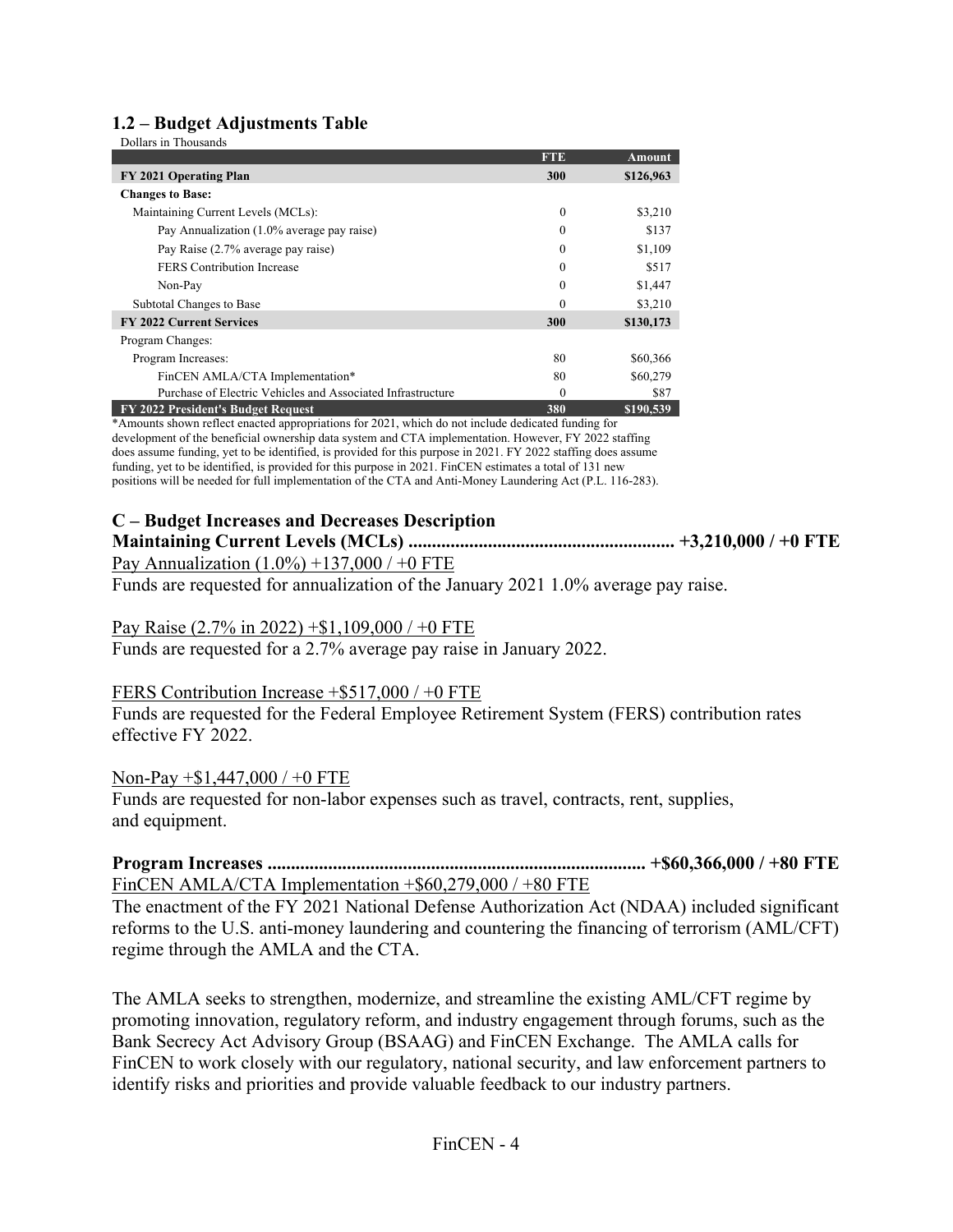Within the AMLA, the CTA establishes uniform beneficial ownership reporting requirements for corporations, limited liability companies, and other similar entities formed or registered to do business in the United States. The CTA provides FinCEN with the authority to collect that information and share it with authorized government authorities and financial institutions, subject to effective safeguards and controls. To that end, FinCEN will use this funding to develop and maintain a data system for the reporting of information on beneficial ownership, collecting and securing the data, and creating access protocols.

The AMLA and the CTA together set forth approximately 40 rulemaking or other requirements, including periodic Congressional reporting on implementation efforts, assessments, and findings. Some key requirements include:

- 1. Establishing standards for the reporting of information on beneficial ownership, building an information technology system to collect and secure the data, and creating access protocols;
- 2. Establishing national anti-money laundering and countering the financing of terrorism priorities;
- 3. Enhancing the whistleblower provisions to provide for a robust whistleblower program and new anti-retaliation protections;
- 4. Reviewing, and revising as appropriate, Currency Transaction Report (CTR) and Suspicious Activity Report (SAR) reporting requirements, and other existing Bank Secrecy Act (BSA) regulations and guidance;
- 5. Expanding BSA requirements and obligations to persons engaged in the trade of antiquities, and mandating a study on the potential expansion of BSA requirements to persons engaged in the art trade;
- 6. Codifying the FinCEN Exchange program;
- 7. Hosting a Financial Crimes Tech Symposium, and establishing two new BSAAG subcommittees to enhance public-private partnerships in the areas of innovation and technology as well as information security;
- 8. Establishing a BSA Analytical Hub;
- 9. Law enforcement reporting to FinCEN on the use of BSA data, procedures for additional feedback between FinCEN and financial institutions on the usefulness of SARs, and semiannual publication of review of SAR activity and other BSA reports, including threat patterns, trends, and typologies; and
- 10. Codifying a pilot program to allow financial institutions to share SARs with their foreign branches, subsidiaries, and affiliates.

Timely and effective AMLA and CTA implementation will be challenging and is FinCEN's top priority, and we are working diligently with our domestic and international industry partners and law enforcement and regulatory stakeholders to implement these numerous provisions to further the national security and innovative strength of the United States and protect the American people.

The January 1, 2021, enactment of the AMLA and CTA did not come with accompanying funding, and FinCEN has been diverting existing resources to meet the rigorous deadlines set forth in the legislation. Therefore, in order to meet this new, expansive statutory mandate,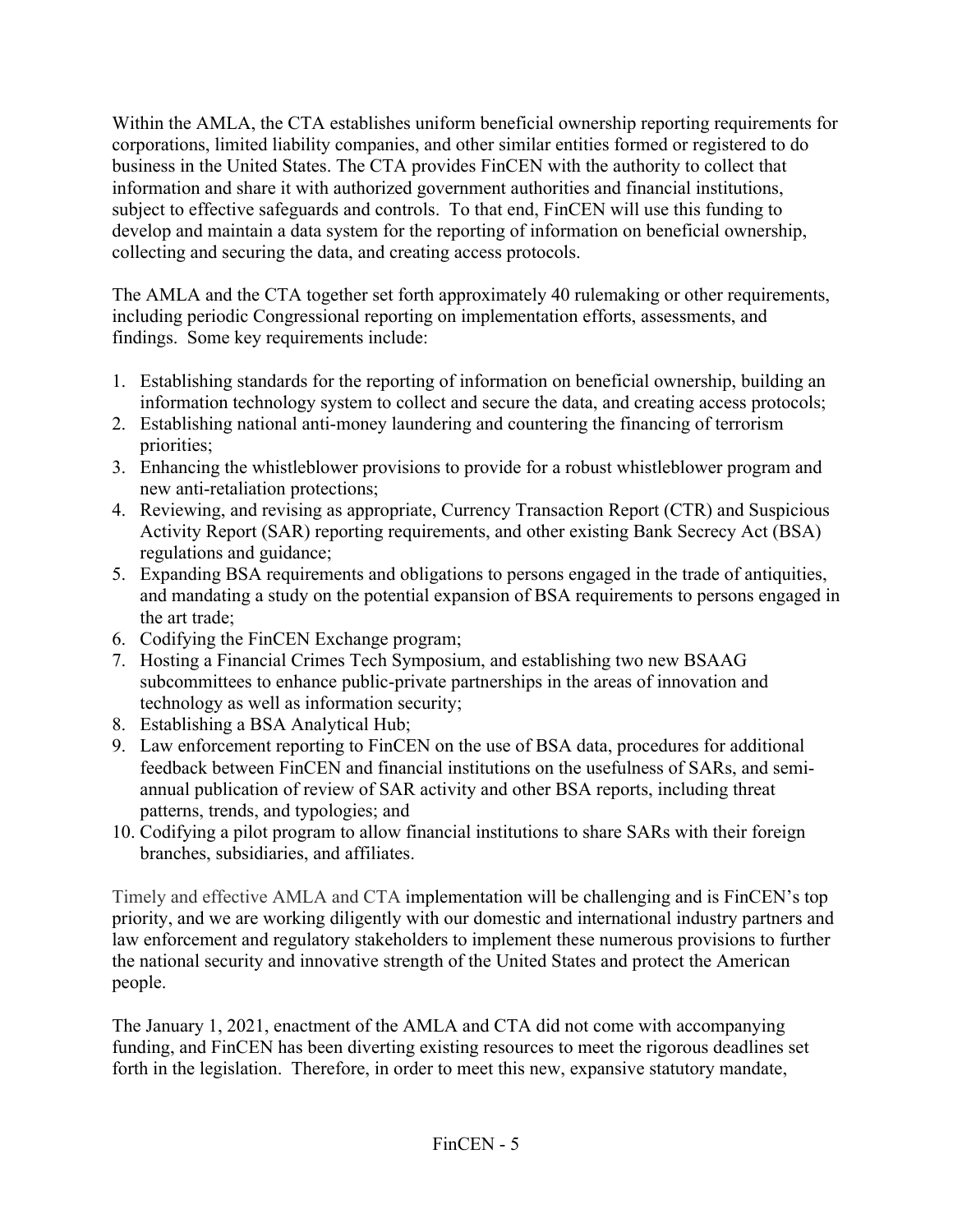FinCEN requests this significant program increase to fund the FTE positions and information technology systems needed to effectively implement the AMLA and CTA.

Purchase of Electric Vehicles and Associated Infrastructure +\$87,000 / +0 FTE Following the lead from Executive Order (E.O.) 14008, "Tackling the Climate Crises at Home and Aboard", the U.S. Department of the Treasury joins in the Administration's priority to develop a comprehensive plan to create good jobs and stimulate clean energy industries by revitalizing the Federal Government's sustainability efforts. This includes Treasury's commitment to use all available procurement authorities to augment its Department-wide fleet management program with a continued focus on the leasing of electric vehicles (EV) and purchasing, installing, and maintaining essential infrastructure. The planned resources will help Treasury comply with the requirements set forth by E.O. 14008 and reduce the carbon footprint of emissions into the atmosphere by acquiring an updated fleet of zero-emissions vehicles that can support mission operations.

For FY 2022, the Financial Crimes Enforcement Network (FinCEN) will receive \$87,000 to fund the full conversion of its fleet to EV. Of that money, approximately \$25,000 will be allocated to the purchase, installation, maintenance, and/or upgrade of infrastructure required to maintain an EV fleet management program. Additionally, FinCEN will purchase one additional charging station to support its future EV state. Currently, FINCEN has a total of four vehicles in its fleet, of which two are EVs.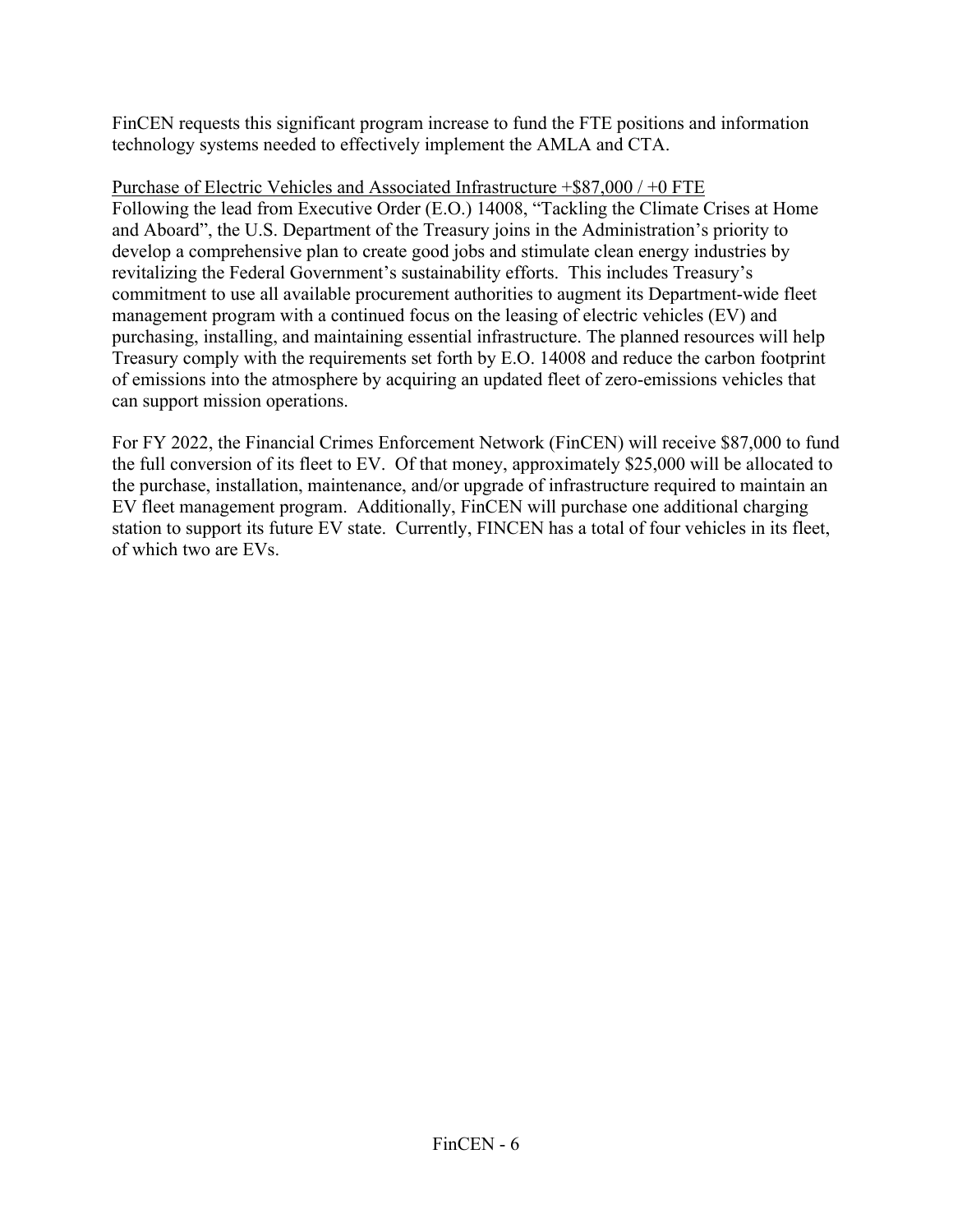# **1.3 – Object Classification (Schedule O) Obligations**

| Dollars in Thousands                                        |                                                       |                                                          |                                                   |
|-------------------------------------------------------------|-------------------------------------------------------|----------------------------------------------------------|---------------------------------------------------|
| <b>Object Classification</b>                                | <b>FY 2020</b><br><b>Actual</b><br><b>Obligations</b> | <b>FY 2021</b><br><b>Estimated</b><br><b>Obligations</b> | FY 2022<br><b>Estimated</b><br><b>Obligations</b> |
| 11.1 - Full-time permanent                                  | 35,409                                                | 41,247                                                   | 51,975                                            |
| 11.3 - Other than full-time permanent                       | 409                                                   | 150                                                      | 150                                               |
| 11.5 - Other personnel compensation                         | 1,032                                                 | 845                                                      | 845                                               |
| 11.8 - Special personal services payments                   | 5                                                     | $\mathbf{0}$                                             | $\bf{0}$                                          |
| 11.9 - Personnel Compensation (Total)                       | 36,855                                                | 42,242                                                   | 52,970                                            |
| 12.0 - Personnel benefits                                   | 12,093                                                | 12,799                                                   | 15,479                                            |
| <b>Total Personnel and Compensation Benefits</b>            | \$48,948                                              | \$55,041                                                 | \$68,449                                          |
| 21.0 - Travel and transportation of persons                 | 276                                                   | 816                                                      | 1,155                                             |
| 23.1 - Rental payments to GSA                               | 4,570                                                 | 4,971                                                    | 4,971                                             |
| 23.2 - Rental payments to others                            | 29                                                    | 51                                                       | 3,192                                             |
| 23.3 - Communications, utilities, and miscellaneous charges | 2,508                                                 | 2,137                                                    | 2,187                                             |
| 24.0 - Printing and reproduction                            | 62                                                    | 65                                                       | 67                                                |
| 25.1 - Advisory and assistance services                     | 1,588                                                 | 1,552                                                    | 9,938                                             |
| 25.2 - Other services from non-Federal sources              | 40,984                                                | 46,638                                                   | 76,570                                            |
| 25.3 - Other goods and services from Federal sources        | 8,972                                                 | 10,143                                                   | 12,939                                            |
| 25.4 - Operation and maintenance of facilities              | 1                                                     | $\mathbf{0}$                                             | $\mathbf{0}$                                      |
| 25.6 - Medical care                                         | 200                                                   | 226                                                      | 231                                               |
| 25.7 - Operation and maintenance of equipment               | 8,878                                                 | 9,497                                                    | 9,718                                             |
| 26.0 - Supplies and materials                               | 351                                                   | 278                                                      | 324                                               |
| 31.0 - Equipment                                            | 7,187                                                 | 1,928                                                    | 6,798                                             |
| 32.0 - Land and structures                                  | 5                                                     | $\mathbf{0}$                                             | $\mathbf{0}$                                      |
| <b>Total Non-Personnel</b>                                  | \$75,611                                              | \$78,302                                                 | \$128,090                                         |
| <b>Total Obligations</b>                                    | \$124,559                                             | \$133,343                                                | \$196,539                                         |
|                                                             |                                                       |                                                          |                                                   |

**Full-time Equivalents (FTE)** 383 383 Amounts reflect actual and anticipated obligations of annually appropriated resources and reimbursables.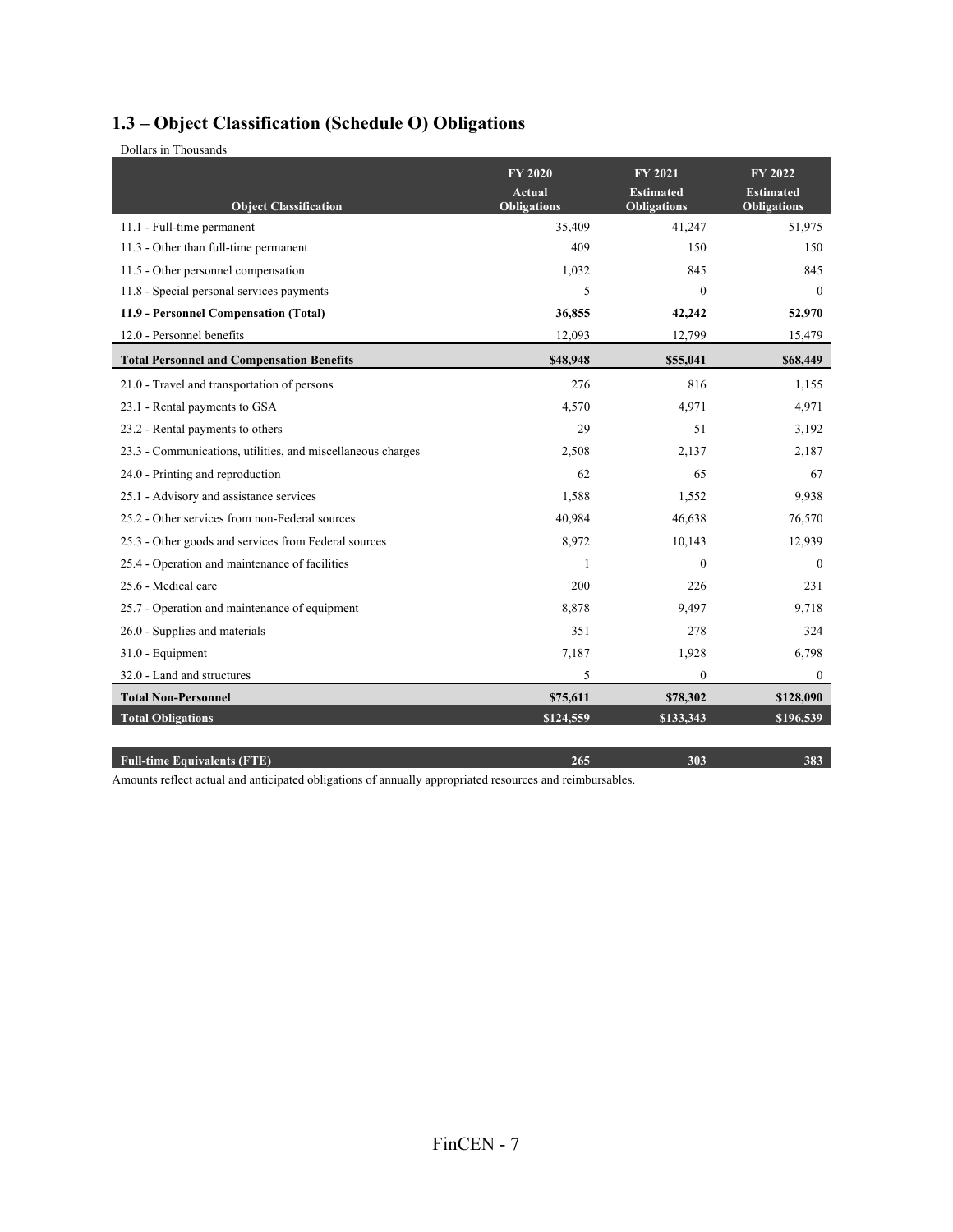| D – Appropriations Language and Explanation of Changes          |                               |  |  |  |
|-----------------------------------------------------------------|-------------------------------|--|--|--|
| <b>Appropriations Language</b>                                  | <b>Explanation of Changes</b> |  |  |  |
| DEPARTMENT OF THE TREASURY                                      | Changes to the                |  |  |  |
| FINANCIAL CRIMES ENFORCEMENT NETWORK                            | appropriations language       |  |  |  |
| <b>Federal Funds</b>                                            | represent the additional      |  |  |  |
|                                                                 | amount for necessary          |  |  |  |
| <b>SALARIES AND EXPENSES</b>                                    | expenses of the Financial     |  |  |  |
| For necessary expenses of the Financial Crimes Enforcement      | <b>Crimes Enforcement</b>     |  |  |  |
| Network, including hire of passenger motor vehicles; travel and | Network for the               |  |  |  |
| training expenses of non-Federal and foreign government         | implementation of             |  |  |  |
| personnel to attend meetings and training concerned with        | Division F of the William     |  |  |  |
| domestic and foreign financial intelligence activities, law     | M. (Mac) Thornberry           |  |  |  |
| enforcement, and financial regulation; services authorized by 5 | <b>National Defense</b>       |  |  |  |
| U.S.C. 3109; not to exceed [\$12,000]\$45,000 for official      | Authorization Act for         |  |  |  |
| reception and representation expenses; and for assistance to    | Fiscal Year 2021 (Public      |  |  |  |
| Federal law enforcement agencies, with or without               | Law 116-283).                 |  |  |  |
| reimbursement, [\$126,963,000]\$190,539,000 of which not to     |                               |  |  |  |
| exceed [\$34,335,000]\$94,600,000 shall remain available until  |                               |  |  |  |
| September 30, [2023] 2024 for information technology and to     |                               |  |  |  |
| implement Division $F$ of the William M. (Mac) Thornberry       |                               |  |  |  |
| National Defense Authorization Act for Fiscal Year 2021         |                               |  |  |  |
| (Public Law 116-283). (Consolidated Appropriations Act, 2021,   |                               |  |  |  |
| <i>Public Law 116-260)</i>                                      |                               |  |  |  |

#### **E – Legislative Proposals**

FinCEN has no legislative proposals.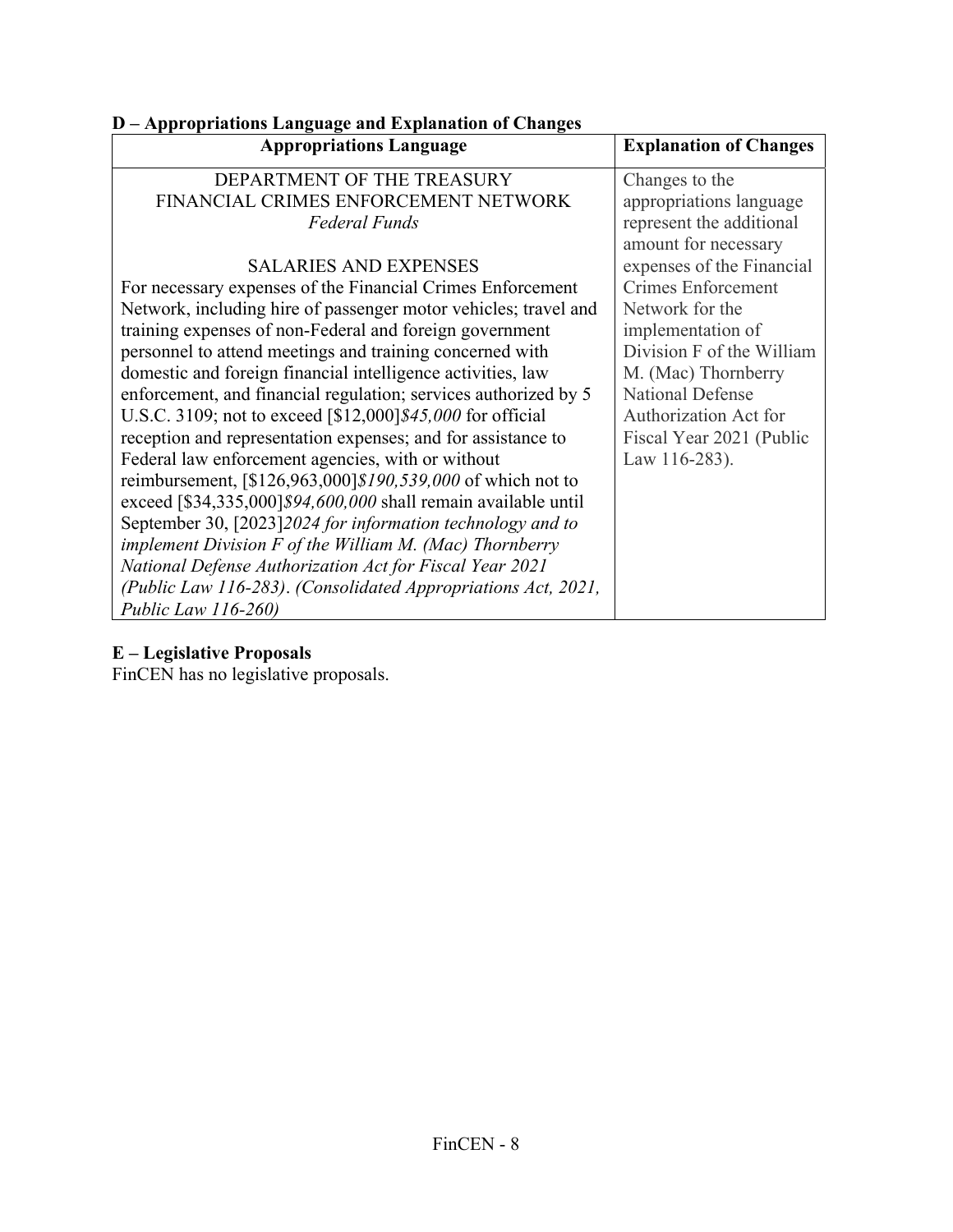# **Section II – Annual Performance Plan and Report**

#### **A – Strategic Alignment**

In accordance with the Government Performance and Results Act Modernization Act (GPRAMA) of 2010, the Department of the Treasury is currently developing the FY 2022 – 2026 Departmental Strategic Plan. The Strategic Plan is scheduled for publication in 2022. The Annual Performance Plan will be updated in the FY 2023 President's Budget to reflect new departmental strategic goals and objectives. FinCEN will publish a component plan that aligns bureau activities and priorities to the Department's by early 2022.

In FY 2020, FinCEN has had several noteworthy accomplishments highlighted below:

**Modernize, Streamline, and Simplify Regulatory Authorities:** FinCEN made significant progress with respect to advancing regulatory initiatives impacting the AML framework this year.

- FinCEN issued an Advance Notice of Proposed Rulemaking (ANPRM) seeking comment on the AML program effectiveness in order to provide financial institutions its greater flexibility in the allocation of resources and enhance the effectiveness and efficiency of AML programs.
- FinCEN issued two Notices of Proposed Rulemaking (NPRM) related to virtual currency and to proposed reductions in the recordkeeping requirements for cross-border funds transmittals. FinCEN also issued a final rule to require customer identification program, AML program, and beneficial ownership requirements for banks lacking a federal functional regulator.
- FinCEN drafted and coordinated numerous significant guidance documents: (1) Politically Exposed Persons (PEP) statement (August 21), (2) FinCEN Enforcement of the BSA (August 18, (3) FAQs Regarding Customer Due Diligence Requirements for Covered Financial Institutions (August 3), (4) Guidance Regarding Due Diligence Requirements under the BSA for Hemp-Related Business Customers (June 29), (5) Clarification of Requirements for Providing Financial Services to Hemp-related Businesses (December 3, 2019), and (6) Joint Statement of FinCEN, SEC, and CFTC on Activities Involving Digital Assets (October 11, 2019); and (7) a new Fact Sheet providing clarification on FinCEN's information sharing program under Section 314(b) of the USA PATRIOT Act..
- Published another three advisories associated with the result of the Financial Action Task Force decisions on countries with problematic AML/CFT regimes (July 14, 2020, March 26, 2020, and November 12, 2019).
- The results of the multi-year BSA Value Study, which provided the valuable insights into the use and value of BSA reporting (including a quantification of the estimated annual value to American public welfare of BSA data), was initially shared at the May 2020 BSAAG Plenary.

**COVID 19:** FinCEN took a whole of agency approach to tackling the COVID-19 pandemic and illicit finance threats that it generated. Among other things, FinCEN:

• Issued Notices to financial institutions—one on March 16, one on April 3, and another on May 18—advising them to remain alert to fraudulent, COVID-19 related transactions, and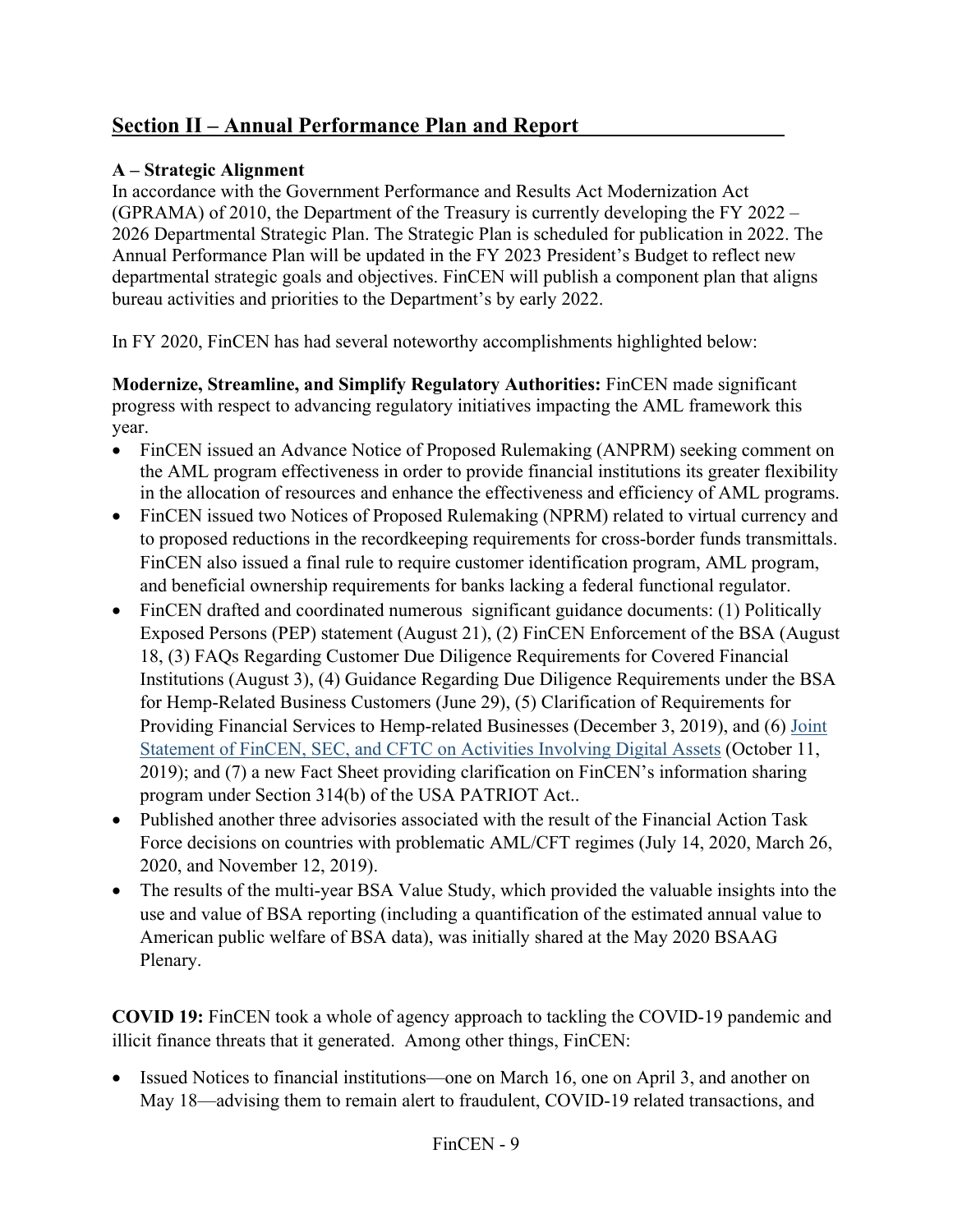providing instructions on BSA filing requirements. Most recently, FinCEN issued a notice on December 28, to alert financial institutions about the potential for fraud, ransomware attacks, or similar types of criminal activity related to COVID-19 vaccines and their distribution.

- Published three advisories related to COVID-19 medical fraud (May 18), imposter scams (July 7), and cyber-enabled crime (July 30), and defrauding of the unemployment insurance system (and reissued each one in Spanish) and one Alert related to fraud conducted through a hack of Twitter accounts (July 16). Issued Frequently Asked Questions in connection with the Coronavirus Aid, Relief, and Economic Security (CARES) Act Paycheck Protection Program (PPP), to clarify the applicability of beneficial ownership information collection requirements to PPP loans.
- Responded to approximately 750 incoming queries related to the implementation of the CARES Act and its intersection with the BSA.
- FinCEN quickly expanded its Rapid Response Program, which assists law enforcement in the recovery of funds stolen via fraud and business email compromise to include requests related to COVID-19. Since the beginning of the pandemic, FinCEN has supported several requests from federal, state, and international law enforcement agencies, aiding in the successful recovery of almost \$325 million stolen in COVID-19 related fraud by illicit actors around the world.
- Continued to host Innovation Hours meetings with Financial Technology, Regulatory Technology, and other firms creating innovative solutions to AML/CFT challenges, which FinCEN is using to enhance our national security through the promotion of responsible financial services innovation that furthers the purposes of the Bank Secrecy Act (BSA). FinCEN held ten monthly sessions during FY 2020 (of which five were held virtually in light of the pandemic) and one special regional event in New York in partnership with the Office of the Comptroller of the Currency in November 2019.

# **Expand Supervision over Non-bank Financial Institutions (NBFIs):**

- Led or participated in three examinations of NBFIs.
- Conducted the first FinCEN-only examination of compliance with a Geographical Targeting Order, including the development of attendant policies and procedures (this also represented FinCEN's first examination of a title insurance company).

# **Enhance Systems and Analytical Capabilities:**

• Deployed new search capabilities targeted at transaction data and visualization capabilities on BSA reports information and transaction data.

# **Expand Special Measures Efforts:**

• In October 2019, FinCEN found Iran to be a jurisdiction of primary money laundering concern under Section 311 of the USA PATRIOT Act and issued a regulation prohibiting the opening or maintaining of correspondent accounts in the United States for, or on behalf of, Iranian financial institutions, and the use of foreign financial institutions' correspondent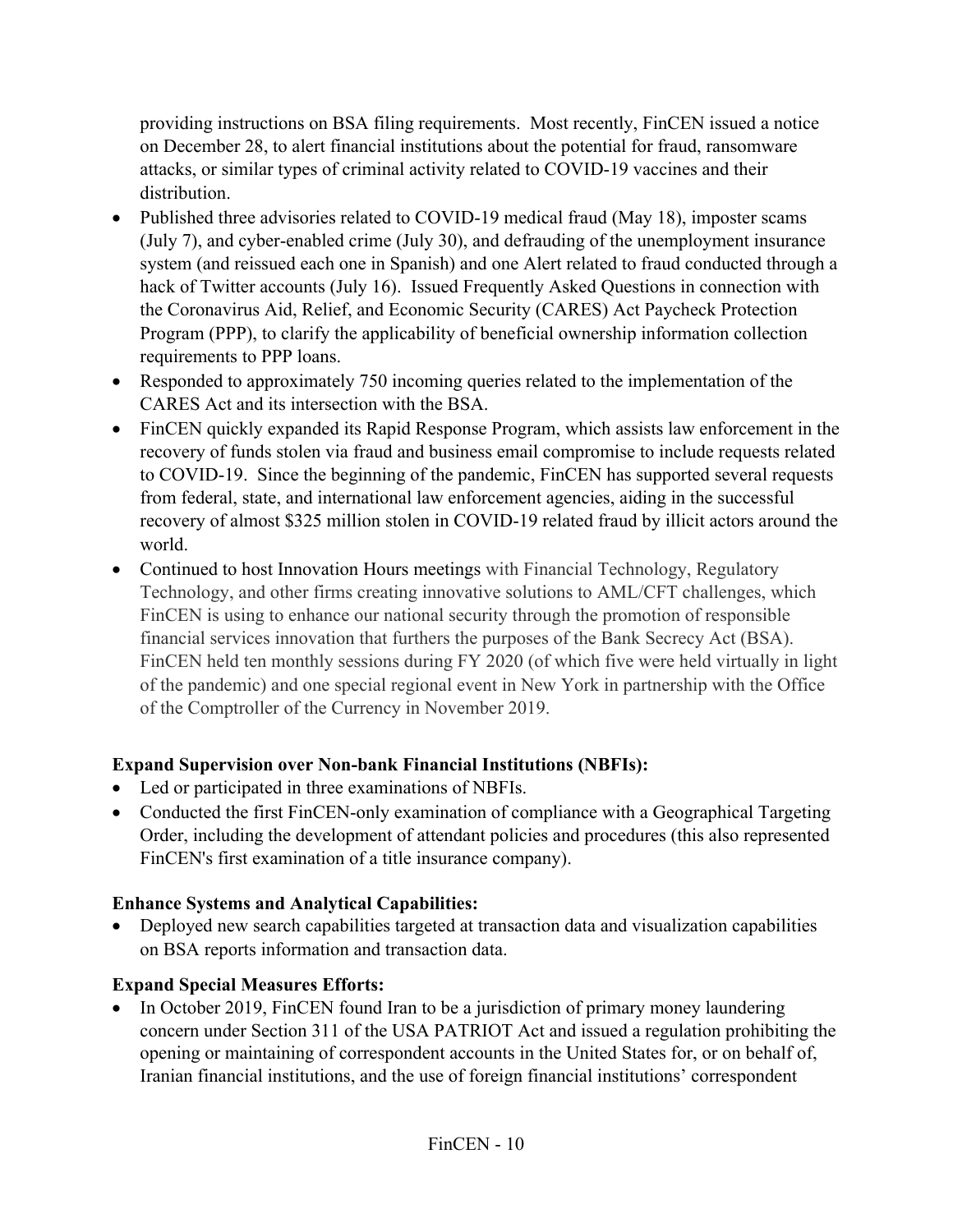accounts at covered U.S. financial institutions to process transactions involving Iranian financial institutions.

- On August 10, 2020, FinCEN withdrew the 2005 Notice of Finding and repealed the 2007 Final Rule against Banco Delta Asia, S.A.R.L., Delta Asia Group Ltd. imposing Special Measure 5 under Section 311 of the USA PATRIOT Act.
- FinCEN also prepared, researched and issued nine new special collection requests and one renewal (demand letters, foreign financial agency regulations, and/or geographic targeting orders) on major illicit finance issues around the world.

# **Financial Intelligence:**

- Developed at least 58 tactical and strategic intelligence products for law enforcement and other interagency partners that track the illicit financial flows associated with cybercrime and cyber-enabled threats.
- Published nine products to FinCEN's Secure Information Sharing System portal for industry and law enforcement, containing more than 23,000 unique cyber indicators derived from BSA data.
- Produced six strategic or tactical Intelligence Assessments, nine Network Analyses, and eight Investigative Memos profiling terrorist threats.
- Produced monthly and weekly assessments of terrorism financing trends and reports supporting specific law enforcement investigations.

# **Expand Threat and Information Sharing:**

- Hosted two virtual FinCEN Exchange events to enhance information sharing with and provide feedback to financial institutions: a November 2020 Exchange focused on ransomware detection and reporting, emerging trends and typologies, and recovery of victim assets and a March 2021 Exchange focused on providing trends and statistics regarding lowdollar, voluntarily-filed Suspicious Activity Reports.
- Led various Egmont Group projects, to include a project focused on the role of financial intelligence units in detecting human trafficking illicit flows through the misuse of virtual assets and a webinar focused on virtual assets and the role of financial intelligence units, law enforcement, and prosecutors.
- In addition to expanding the Rapid Response Program (RRP) as mentioned above to assist in the recovery of COVID-19 related fraud, FinCEN launched two pilot programs to handle all RRP referrals regardless of the crime or monetary threshold and on domestic wire transfers related to business email compromise. From FY20 to the present, the RRP processed over 1150 referrals, involving over \$867 million in allegedly fraudulently stolen funds and assisting in the recovery of over \$525 million.

# **FinCEN's FY 2021 and FY 2022 Priorities include:**

 Timely and effectively implementing the AMLA/CTA, including: 1) the design and development of the beneficial ownership information technology system, 2) the statutorily mandated beneficial ownership rulemakings under the CTA, and 3) approximately 40 additional regulatory and other requirements under the AMLA, to include additional rulemakings, assessments, and guidance documents; periodic Congressional reporting; and numerous other provisions requiring coordination, collaboration with and feedback to law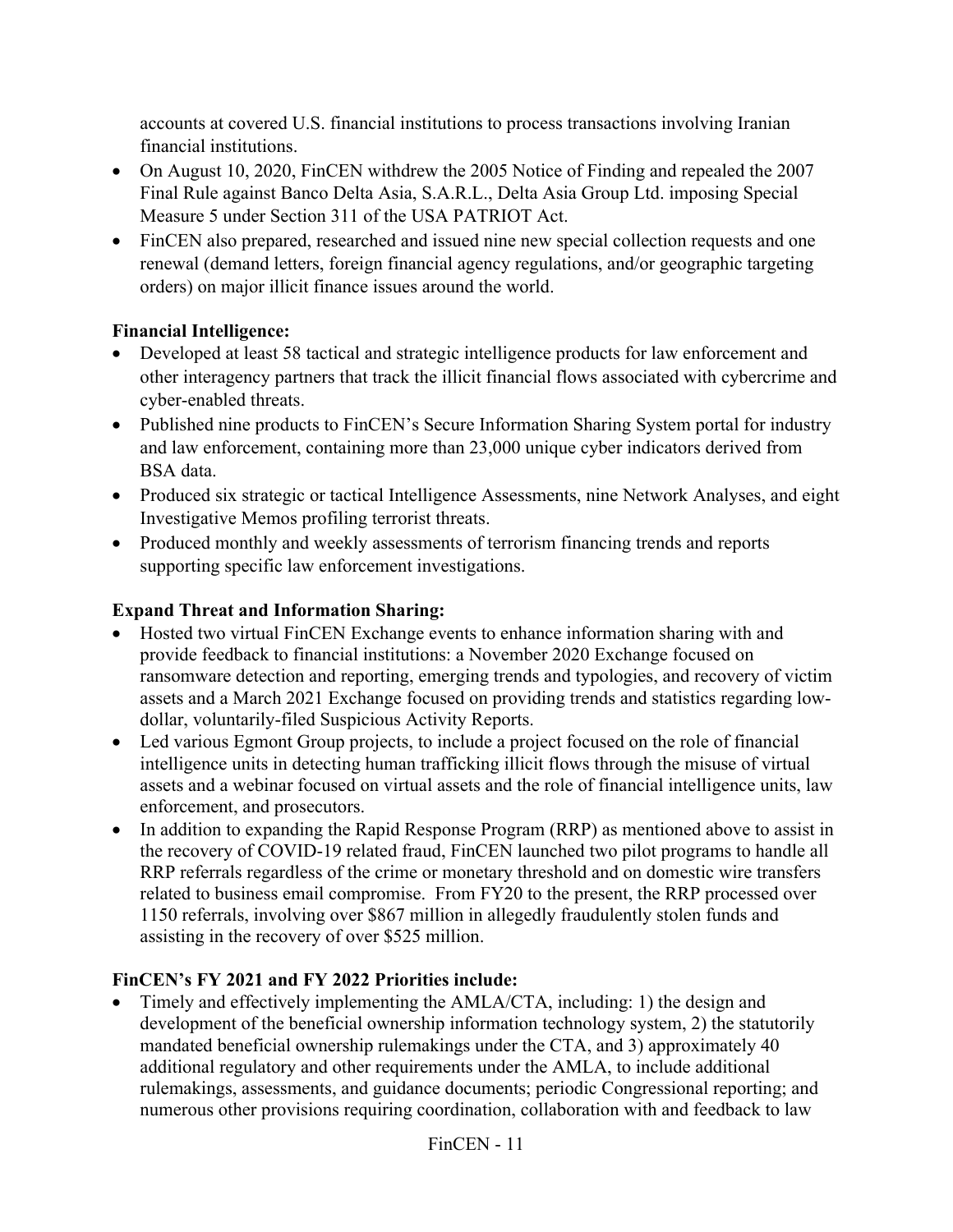enforcement and financial institutions, among other things. FinCEN seeks the resources for the personnel and technology needed to meet these significant and impactful statutory provisions.

- Updating FinCEN's mission and priorities in the context of a post-pandemic economic recovery, rising domestic violent extremism, AMLA/CTA implementation, interference from foreign state actors, and a new Administration. This includes an emphasis on advancing the innovative strength of the U.S. financial system, financial inclusion, and countering abuse by malign state actors and domestic terrorists, as well as corporate and political corruption that undermine the integrity and opportunity of the financial system, beyond the prior, post-9/11 emphasis on foreign terrorists. FinCEN also was prescient in seeking to develop cyber and cryptocurrency capabilities for the past few years despite resource limitations, but threats related to those issues have grown faster than our resourcing (people and technology) and the demand from Treasury and the National Security Council, so those need to be addressed deliberately.
- Filling FinCEN's vacancies, continue training and developing our workforce and leadership teams, and continue to improve our technology.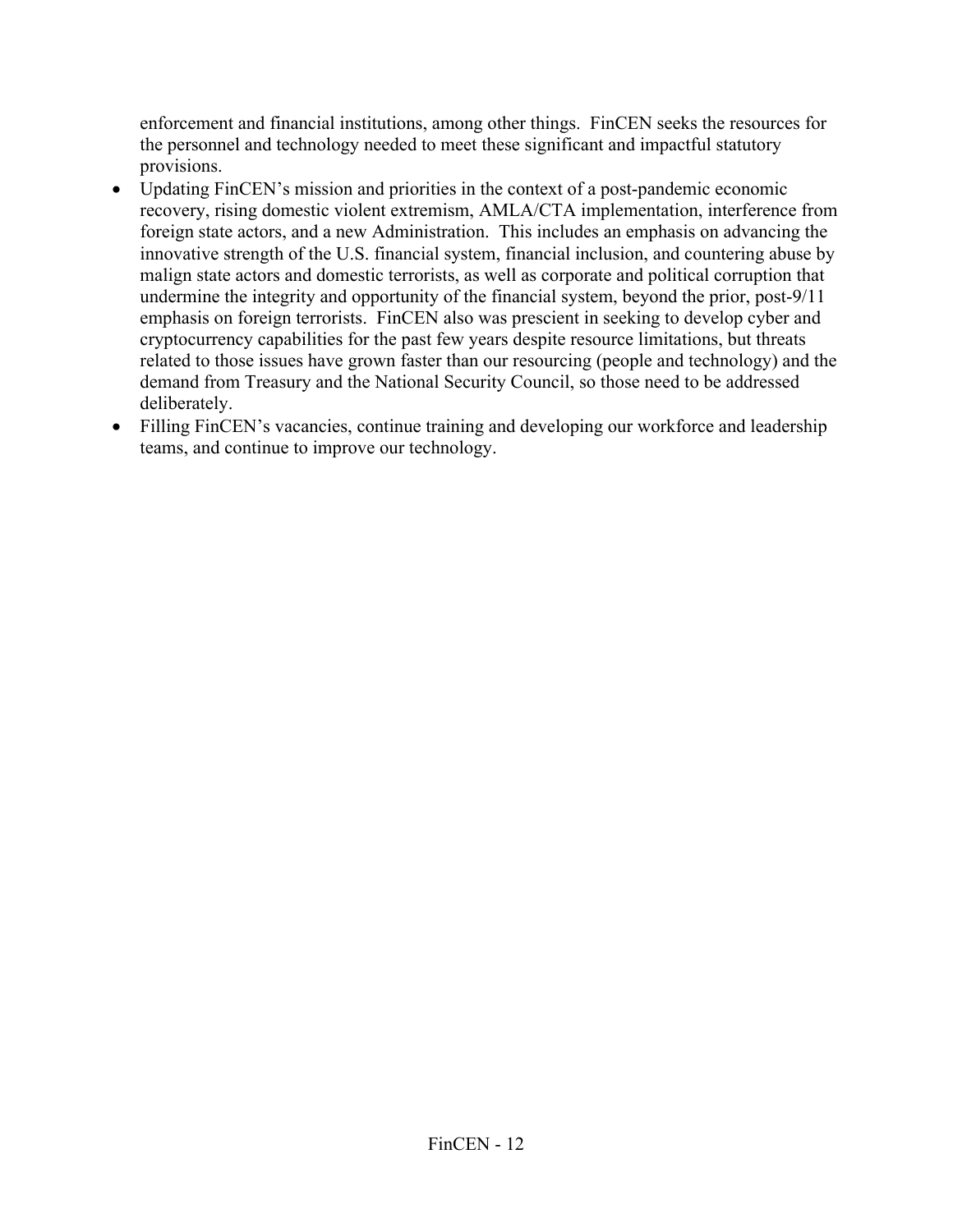#### **B – Budget and Performance by Budget Activity 2.1.1 – BSA Administration and Analysis Resources and Measures**

Dollars in Thousands

|                                                                                                                                                                                                             |                | FY 2016       | FY 2017        | <b>FY 2018</b> | FY 2019        | <b>FY 2020</b>  | FY 2021           | FY 2022         |
|-------------------------------------------------------------------------------------------------------------------------------------------------------------------------------------------------------------|----------------|---------------|----------------|----------------|----------------|-----------------|-------------------|-----------------|
| <b>Resource Level</b>                                                                                                                                                                                       |                | <b>Actual</b> | Actual         | Actual         | <b>Actual</b>  | <b>Actual</b>   | Operating<br>Plan | <b>Request</b>  |
| <b>Appropriated Resources</b>                                                                                                                                                                               |                | \$112,979     | \$115,003      | \$115,003      | \$117,800      | \$126,000       | \$126,963         | \$190,539       |
| Reimbursable Resources                                                                                                                                                                                      |                | \$1,721       | \$2,526        | \$2,198        | \$1,771        | \$1,613         | \$6,000           | \$6,000         |
| <b>Budget Activity Total</b>                                                                                                                                                                                |                | \$114,700     | \$117,529      | \$117,201      | \$119,571      | \$127,613       | \$132,963         | \$196,539       |
| <b>Full-time Equivalents (FTE)</b>                                                                                                                                                                          |                | 279           | 275            | 281            | 273            | 265             | 303               | 383             |
| The FY 2016 - FY 2020 appropriated resources represents the approved operating plan. The FY 2016 - FY 2020 columns represent realized<br>resources for full-time equivalents, reimbursables, and user fees. |                |               |                |                |                |                 |                   |                 |
| Workload                                                                                                                                                                                                    | <b>FY 2016</b> | FY 2017       | <b>FY 2018</b> | <b>FY 2019</b> | <b>FY 2020</b> | <b>FY 2020</b>  | <b>FY 2021</b>    | FY 2022         |
| <b>Output/Activity</b>                                                                                                                                                                                      | <b>Actual</b>  | <b>Actual</b> | <b>Actual</b>  | <b>Actual</b>  | <b>Actual</b>  | <b>Estimate</b> | <b>Estimate</b>   | <b>Estimate</b> |
| Number of SARs filed                                                                                                                                                                                        | 2,316,550      | 2,401,896     | 2,537,225      | 2,698,841      | 3,039,421      | 2,779,806       | 2,863,200         | 2,949,096       |
| Number of total BSA<br>reports filed                                                                                                                                                                        | 19,244,824     | 19,322,891    | 20,393,947     | 20,755,285     | 20,051,834     | 21,170,391      | 21,593,799        | 22,025,674      |
| Number of BSA users                                                                                                                                                                                         | 10,833         | 11,452        | 11,739         | 12,801         | 13,047         | 13,185          | 13,581            | 13,852          |
|                                                                                                                                                                                                             | FY 2016        | FY 2017       | <b>FY 2018</b> | <b>FY 2019</b> | <b>FY 2020</b> | <b>FY 2020</b>  | <b>FY 2021</b>    | FY 2022         |
| <b>Performance Measure</b>                                                                                                                                                                                  | <b>Actual</b>  | Actual        | <b>Actual</b>  | Actual         | Actual         | <b>Target</b>   | Target            | Target          |
| Percentage of Domestic<br>Law Enforcement and<br>Foreign FIUs who Assert<br>Analytic Products Used<br>Led to Detection and<br>Deterrence of Illicit<br>Activity                                             | 95%            | 92%           | 95%            | 92%            | 97%            | 90%             | 90%               | 90%             |
| Percentage of Domestic<br>Law Enforcement and<br>Regulators Who Assert<br><b>Oueried BSA Data Led</b><br>to Detection and<br>Deterrence of Illicit<br>Activity                                              | 83%            | 86%           | 85%            | 92%            | 90%            | 88%             | 89%               | 90%             |
|                                                                                                                                                                                                             |                |               |                |                |                |                 |                   |                 |

#### **BSA Administration and Analysis Budget and Performance**

*(\$190,539,000 from direct appropriations, \$6,000,000 from reimbursable sources)* FinCEN is a bureau in the U.S. Department of the Treasury. The Director of FinCEN reports to the Under Secretary for the Office of Terrorism and Financial Intelligence (TFI). FinCEN serves two primary roles in the national security apparatus: 1) administrator and primary regulator of the BSA, and 2) Financial Intelligence Unit for the United States. In carrying out its mission, FinCEN has numerous statutory areas of responsibility:

- Developing and issuing regulations under the BSA;
- Developing and issuing regulations pursuant to the CTA, including the development of the information technology system for beneficial ownership data;
- Enforcing compliance with the BSA in partnership with law enforcement and other regulatory partners;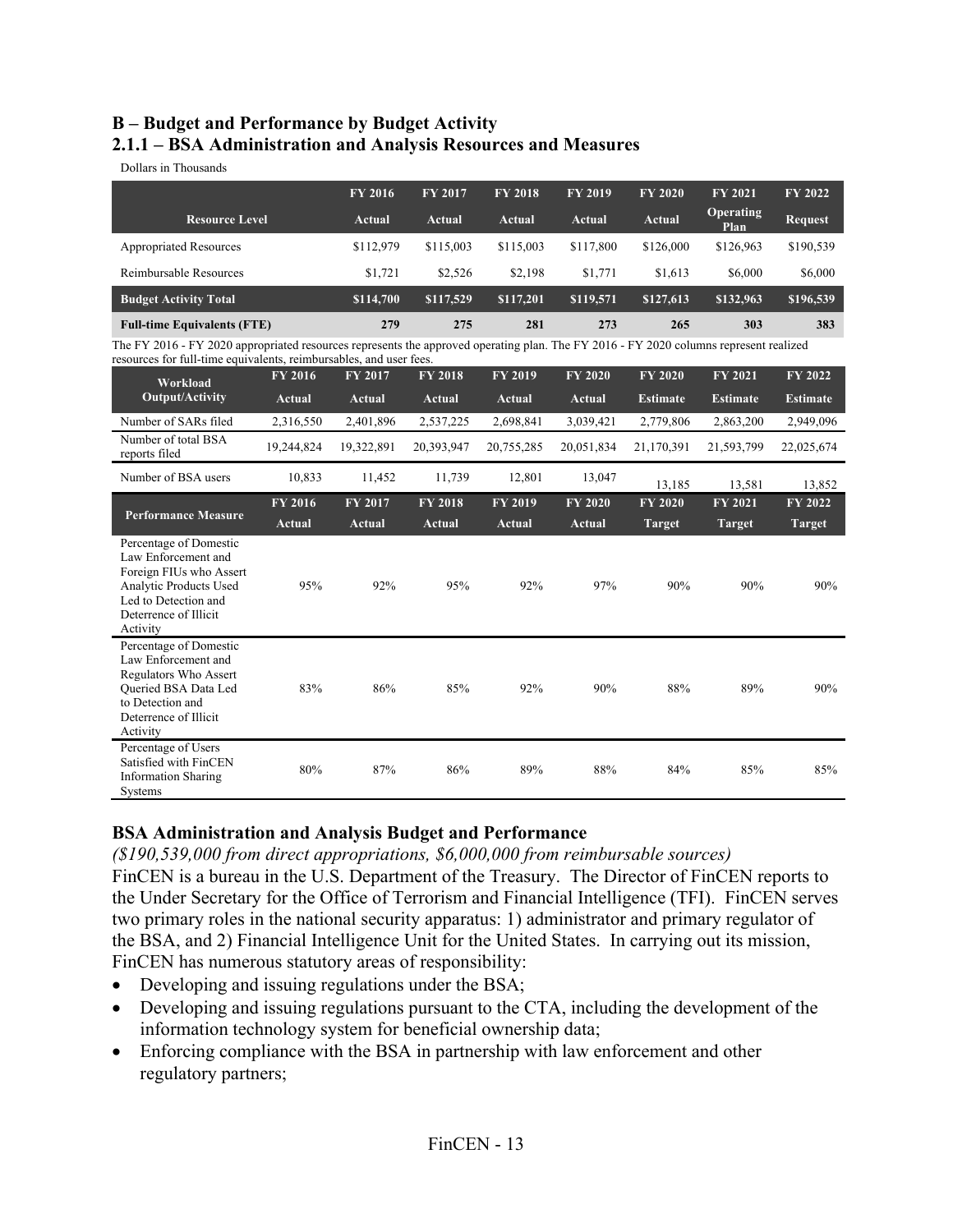- Serving as the U.S. Financial Intelligence Unit (FIU) and maintaining a network of information sharing with FIUs in 164 partner countries;
- Receiving millions of new financial reports each year;
- Securing and maintaining a database of over 300 million reports;
- Analyzing and disseminating financial intelligence to federal, state, and local law enforcement, federal and state regulators, foreign FIUs, and industry; and
- Bringing together the disparate interests of law enforcement, FIUs, regulatory partners, and industry.

### *Description of Performance:*

FinCEN conducts four annual surveys of the BSA user-facing systems, information sharing tools and to assess the value of FinCEN's data and analysis. The results provide valuable feedback on FinCEN's performance safeguarding the financial system from illicit use, combatting money laundering, and promoting national security.

The first performance measure is the percentage of domestic law enforcement and foreign FIUs who assert analytic products led to the detection and deterrence of illicit activity. This performance measure tracks what the analytics products are intended to do, i.e., be useful to a wide range of customers and have impact, such as identifying new leads or provide previously unknown information. In FY 2020, 97 percent found the analytic products and research had impact on the investigations, meeting the target of 90 percent or above. FinCEN was able to achieve this high level of performance by continuously improving processes to increase and rapidly disseminate intelligence reports to a wider audience, maintaining the high quality of its reporting through stringent review processes, and covering issues and topics that meet the operational and intelligence demands of its domestic and international stakeholders. For example, in FY 2020, FinCEN integrated the dissemination function into the Intelligence Division, which streamlined the dissemination process and improved communications between analysts, operations support, and customers. FinCEN also increased dissemination of its domestic intelligence products by increasing the number of products posted on the FinCEN Portal and on FinCEN's public website and by highlighting certain reports on the main page of the Portal. This process resulted in greater and more informative feedback from customers. Also, by reducing the average response time for completing these requests by 14 days, and by working more closely with U.S. law enforcement and Treasury components to resolve deconfliction issues, FinCEN has been able respond to international requests at a faster rate. In FY 2021 and FY 2022, the target is set at 90 percent and above.

Additionally, FinCEN monitors the percentage of domestic law enforcement and regulators who assert that queried BSA data led to the detection and deterrence of illicit activity. The survey looks at the value of FinCEN data, such as whether the data provided unknown information; supplemented or expanded known information; verified information; helped identify new leads; opened a new investigation or examination; supported an existing investigation or examination; or, provided information for an investigative or examination report. In FY 2020, FinCEN surpassed its target of 88 percent with 90 percent asserting the queried BSA data led the detection and deterrence of illicit activity. FinCEN achieved this performance by expanding its FinCEN Portal and Query training efforts and supplementing that training by posting useful, mission-oriented material on FinCEN Portal**.** In FY 2021, FinCEN will continue to expand its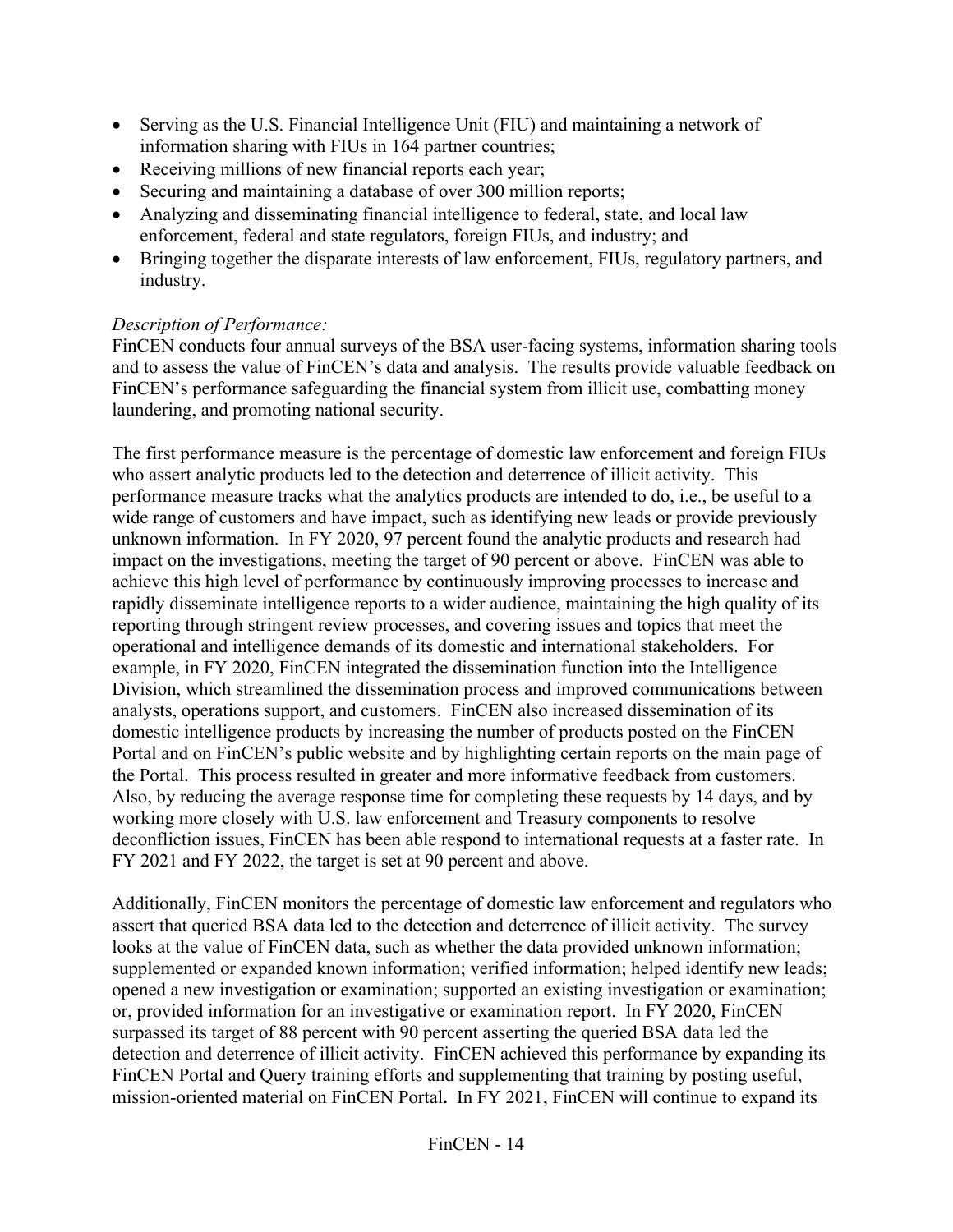training efforts and content to provide the FinCEN Portal and FinCEN Query user community with the information they need to successfully enhance their investigative efforts. In FY 2021, the target is set at 89 percent and in FY 2022 at 90 percent.

The final performance measure is based on survey responses and represents user satisfaction with the BSA E-Filing System, FinCEN Query, and the Egmont Secure Web (ESW). Starting with industry, FinCEN collects and maintains BSA reports filed by financial institutions and other filers. In turn, FinCEN provides authorized users (including Treasury and TFI) access to a query system containing 15 years of BSA data. FinCEN also provides foreign FIUs in the Egmont Group with a secure system for exchanging financial intelligence to combat money laundering and terrorist financing. This measure is meaningful because the technology allows authorized persons to access BSA information more readily and better enables them to conduct investigations more efficiently and effectively. In FY 2020, FinCEN exceeded its target of 84 percent with 88 percent of the users satisfied with information sharing systems. FinCEN attributes the increase to specific customer service support provided to the Egmont Group with tasks, such as improving the content management organization and how users access much of the content within the ESW. FinCEN recently completed a technology refresh of ESW and is targeting a refresh of the FinCEN Portal and Query applications in FY 2021. These efforts will make significant updates to the underlying technologies and bring about some enhanced capabilities to the user community for the Portal/Query Applications. Since we anticipate somewhat of a learning curve associated with these updates, the targets are set at 85 percent for FY 2021 and FY 2022.

# **C – Evidence-Building Activity**

The BSA Value Project provided FinCEN with a methodology and initial calculation of the value of BSA reporting. The Project information and final results (1) informed and helped measure the potential impact of proposed regulatory reform actions, including regulatory or compliance changes; (2) established a greater public understanding of how BSA reporting is used; (3) supported the development of more targeted feedback to financial institutions on the use and value of their reporting; (4) identified additional measures or actions that FinCEN and other stakeholders can take to improve the tracking and calculation of BSA reporting value; and (5) identified actions that can enhance the underlying value and use of BSA reporting.

FinCEN also conducts research for its guidance and regulations. FinCEN worked closely with its Congressional, Main Treasury, and interagency partners on the AMLA/CTA legislation passed as part of the FY 2021 NDAA which made sweeping, positive changes to the AML system, including the creation of a beneficial ownership registry. Implementation of this legislation will occur over several years.

The table below describes FinCEN's major evidence-building activities and corresponding resources. Additionally, refer to the Executive Summary for a discussion of Treasury-wide evidence-building functions.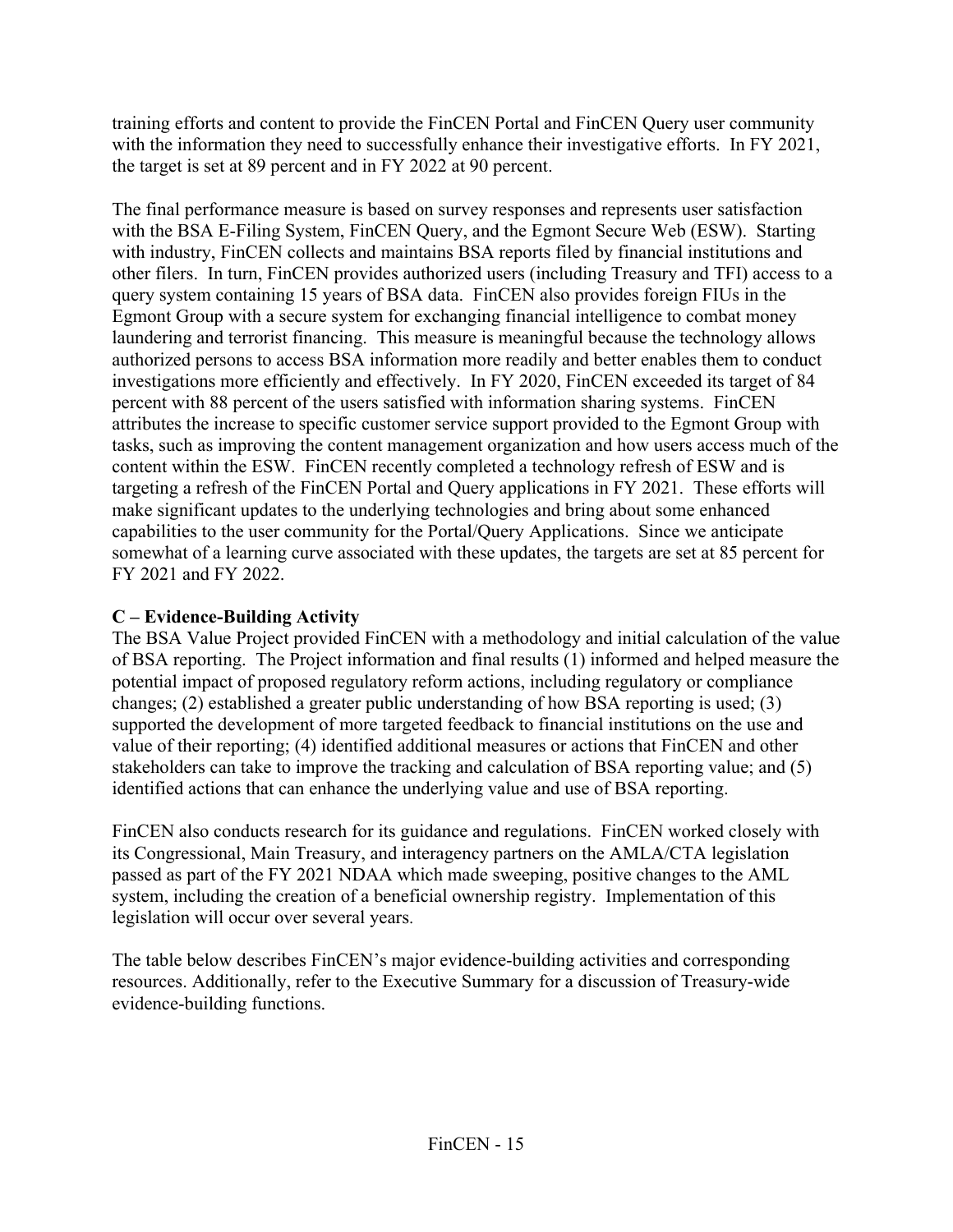| <b>Type of</b>                                                                                                                                                                                                                                             | <b>Major Activities and Planned</b>                                                                                                                                                                                                                                                                                                                                                                                                                                                                                                                                                                                                                                                                                                                                                                                                                                                                                                                                                                                             | <b>Resource Types</b>                                                                                                                                   | Use                                                                                                                                                                                                                                                                                                                              |
|------------------------------------------------------------------------------------------------------------------------------------------------------------------------------------------------------------------------------------------------------------|---------------------------------------------------------------------------------------------------------------------------------------------------------------------------------------------------------------------------------------------------------------------------------------------------------------------------------------------------------------------------------------------------------------------------------------------------------------------------------------------------------------------------------------------------------------------------------------------------------------------------------------------------------------------------------------------------------------------------------------------------------------------------------------------------------------------------------------------------------------------------------------------------------------------------------------------------------------------------------------------------------------------------------|---------------------------------------------------------------------------------------------------------------------------------------------------------|----------------------------------------------------------------------------------------------------------------------------------------------------------------------------------------------------------------------------------------------------------------------------------------------------------------------------------|
| <b>Evidence</b>                                                                                                                                                                                                                                            | <b>Projects</b>                                                                                                                                                                                                                                                                                                                                                                                                                                                                                                                                                                                                                                                                                                                                                                                                                                                                                                                                                                                                                 |                                                                                                                                                         |                                                                                                                                                                                                                                                                                                                                  |
| <b>Building</b>                                                                                                                                                                                                                                            |                                                                                                                                                                                                                                                                                                                                                                                                                                                                                                                                                                                                                                                                                                                                                                                                                                                                                                                                                                                                                                 |                                                                                                                                                         |                                                                                                                                                                                                                                                                                                                                  |
| <b>Activity</b>                                                                                                                                                                                                                                            |                                                                                                                                                                                                                                                                                                                                                                                                                                                                                                                                                                                                                                                                                                                                                                                                                                                                                                                                                                                                                                 |                                                                                                                                                         |                                                                                                                                                                                                                                                                                                                                  |
| <b>Evaluation</b><br><b>Collection and</b><br>analysis of data<br>to assess<br>effectiveness and<br>efficiency of<br>programs,<br>policies, or<br>procedures<br><b>Estimated share</b><br>of all Evidence-<br><b>Building</b><br><b>Activities:</b><br>20% | <b>Major activities:</b><br>Implementation of the Anti-Money<br>Laundering (AML) Act of 2020,<br>including the Corporate<br>Transparency Act through the<br>issuance of guidance and regulations<br>required by the legislation, as well as<br>create a functional beneficial<br>ownership information system.<br>Modernize, Streamline, and Simplify<br><b>Regulatory Authorities</b><br>• Review of Rapid Response Program<br>(RRP) requests, responses, recovery<br>rates, and other data to determine<br>effectiveness and efficiency of<br>program, and potential trends.<br>FY21 and FY22 projects:<br>Implement the AML Act of 2020,<br>including the Corporate<br>Transparency Act through the<br>issuance of guidance and regulations<br>required by the legislation<br>Modernize, Streamline, and Simplify<br>$\bullet$<br><b>Regulatory Authorities</b><br>Review of RRP requests, responses,<br>recovery rates, and other data to<br>determine effectiveness and<br>efficiency of program, and potential<br>trends. | • 23 PD FTEs in<br>FY 2020, Series<br>0301<br>• SOD 1 FTE in<br>FY 2021, Series<br>0301 and<br>approximately 3<br>firm, fixed-<br>price<br>contractors. | $\boxtimes$ For internal<br>policy decision-<br>making<br>$\boxtimes$ During internal<br>strategic<br>management<br>processes<br>$\boxtimes$ By external<br>partners<br>(government)<br>$\boxtimes$ By external<br>partners (non-<br>government)<br>$\Box$ By unaffiliated<br>external<br>researchers<br>$\Box$ Other (describe) |
| <b>Research</b>                                                                                                                                                                                                                                            | <b>Major activities:</b>                                                                                                                                                                                                                                                                                                                                                                                                                                                                                                                                                                                                                                                                                                                                                                                                                                                                                                                                                                                                        | • 23 PD FTEs in                                                                                                                                         | $\boxtimes$ For internal                                                                                                                                                                                                                                                                                                         |
| <b>Modeling or</b>                                                                                                                                                                                                                                         | • Advisory support research                                                                                                                                                                                                                                                                                                                                                                                                                                                                                                                                                                                                                                                                                                                                                                                                                                                                                                                                                                                                     | FY 2020 Series                                                                                                                                          | policy decision-                                                                                                                                                                                                                                                                                                                 |
| other systematic                                                                                                                                                                                                                                           | Analyze data filed with FinCEN                                                                                                                                                                                                                                                                                                                                                                                                                                                                                                                                                                                                                                                                                                                                                                                                                                                                                                                                                                                                  | 0301                                                                                                                                                    | making                                                                                                                                                                                                                                                                                                                           |
| use of data to                                                                                                                                                                                                                                             | pursuant to the Bank Secrecy Act                                                                                                                                                                                                                                                                                                                                                                                                                                                                                                                                                                                                                                                                                                                                                                                                                                                                                                                                                                                                | • 9 SOD FTEs in                                                                                                                                         | $\boxtimes$ During internal                                                                                                                                                                                                                                                                                                      |
| explore emerging<br><i>issues or</i>                                                                                                                                                                                                                       | (BSA) to support law enforcement                                                                                                                                                                                                                                                                                                                                                                                                                                                                                                                                                                                                                                                                                                                                                                                                                                                                                                                                                                                                | FY2020 Series                                                                                                                                           | strategic                                                                                                                                                                                                                                                                                                                        |
| potential                                                                                                                                                                                                                                                  | and other customers to combat<br>money laundering and other forms of                                                                                                                                                                                                                                                                                                                                                                                                                                                                                                                                                                                                                                                                                                                                                                                                                                                                                                                                                            | 0301 and<br>approx. 8 firm,                                                                                                                             | management                                                                                                                                                                                                                                                                                                                       |
| scenarios to                                                                                                                                                                                                                                               | illicit finance.                                                                                                                                                                                                                                                                                                                                                                                                                                                                                                                                                                                                                                                                                                                                                                                                                                                                                                                                                                                                                | fixed-price                                                                                                                                             | processes                                                                                                                                                                                                                                                                                                                        |
| generate new                                                                                                                                                                                                                                               | Perform BSA-related research in                                                                                                                                                                                                                                                                                                                                                                                                                                                                                                                                                                                                                                                                                                                                                                                                                                                                                                                                                                                                 | contractors                                                                                                                                             | $\boxtimes$ By external                                                                                                                                                                                                                                                                                                          |
| knowledge                                                                                                                                                                                                                                                  | support of the Treasury                                                                                                                                                                                                                                                                                                                                                                                                                                                                                                                                                                                                                                                                                                                                                                                                                                                                                                                                                                                                         | • 83 ID FTE in                                                                                                                                          | partners                                                                                                                                                                                                                                                                                                                         |
|                                                                                                                                                                                                                                                            | Department's review of applications                                                                                                                                                                                                                                                                                                                                                                                                                                                                                                                                                                                                                                                                                                                                                                                                                                                                                                                                                                                             | FY 2020, Series                                                                                                                                         | (government)                                                                                                                                                                                                                                                                                                                     |
| <b>Estimated share</b>                                                                                                                                                                                                                                     | submitted to the Committee on                                                                                                                                                                                                                                                                                                                                                                                                                                                                                                                                                                                                                                                                                                                                                                                                                                                                                                                                                                                                   | 0132                                                                                                                                                    | $\boxtimes$ By external                                                                                                                                                                                                                                                                                                          |
| of all Evidence-                                                                                                                                                                                                                                           | Foreign Investment in the United                                                                                                                                                                                                                                                                                                                                                                                                                                                                                                                                                                                                                                                                                                                                                                                                                                                                                                                                                                                                |                                                                                                                                                         | partners (non-<br>government)                                                                                                                                                                                                                                                                                                    |
| <b>Building</b>                                                                                                                                                                                                                                            | States (CFIUS).                                                                                                                                                                                                                                                                                                                                                                                                                                                                                                                                                                                                                                                                                                                                                                                                                                                                                                                                                                                                                 |                                                                                                                                                         |                                                                                                                                                                                                                                                                                                                                  |
| <b>Activities:</b>                                                                                                                                                                                                                                         | Perform BSA-related research to                                                                                                                                                                                                                                                                                                                                                                                                                                                                                                                                                                                                                                                                                                                                                                                                                                                                                                                                                                                                 |                                                                                                                                                         |                                                                                                                                                                                                                                                                                                                                  |
| $20 - \frac{9}{6}$                                                                                                                                                                                                                                         | support FinCEN's role as Financial                                                                                                                                                                                                                                                                                                                                                                                                                                                                                                                                                                                                                                                                                                                                                                                                                                                                                                                                                                                              |                                                                                                                                                         |                                                                                                                                                                                                                                                                                                                                  |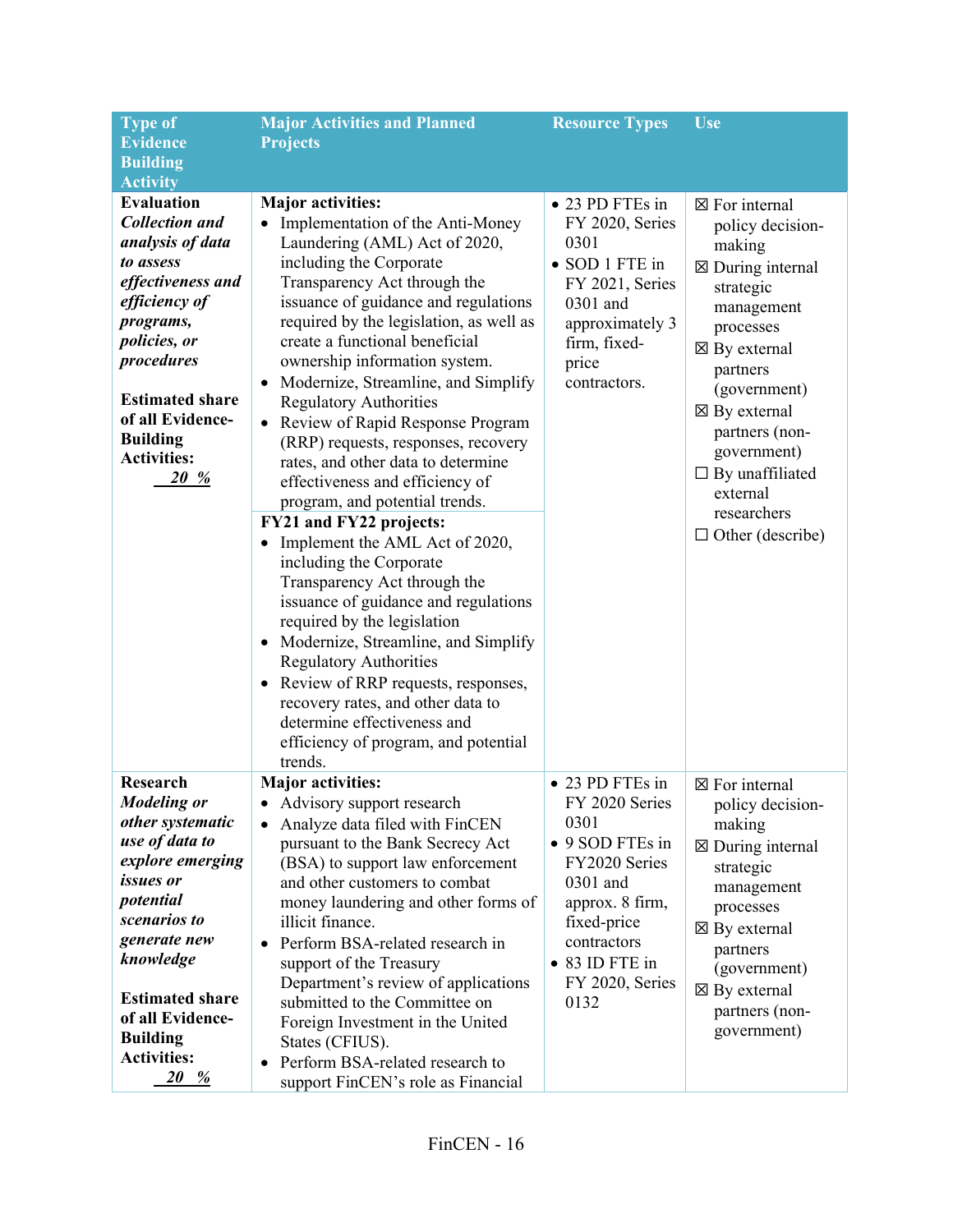| <b>Type of</b><br><b>Evidence</b>                                                   | <b>Major Activities and Planned</b><br><b>Projects</b>                                                                                                                                                                                                                                                                                                                                                     | <b>Resource Types</b>                                                                    | <b>Use</b>                                                                                                     |  |
|-------------------------------------------------------------------------------------|------------------------------------------------------------------------------------------------------------------------------------------------------------------------------------------------------------------------------------------------------------------------------------------------------------------------------------------------------------------------------------------------------------|------------------------------------------------------------------------------------------|----------------------------------------------------------------------------------------------------------------|--|
| <b>Building</b>                                                                     |                                                                                                                                                                                                                                                                                                                                                                                                            |                                                                                          |                                                                                                                |  |
| <b>Activity</b>                                                                     |                                                                                                                                                                                                                                                                                                                                                                                                            |                                                                                          |                                                                                                                |  |
|                                                                                     | Intelligence Unit of the United<br>States.<br>Perform BSA-related research to<br>$\bullet$<br>support the FinCEN Exchange<br>public-private partnership to enhance<br>information sharing.<br>Perform open source and<br>٠<br>commercial database research to<br>explore emerging geopolitical issues<br>and foreign FIU developments to<br>inform decision making related to<br>Egmont exchange activity. |                                                                                          | $\Box$ By unaffiliated<br>external<br>researchers<br>$\Box$ Other (describe)                                   |  |
|                                                                                     | <b>FY21 and FY22 projects:</b>                                                                                                                                                                                                                                                                                                                                                                             |                                                                                          |                                                                                                                |  |
|                                                                                     | Issue advisories as necessary or<br>appropriate.<br>• Develop and host FinCEN<br>Exchanges as appropriate.<br>Research and evaluate sensitive<br>$\bullet$<br>Egmont exchanges.<br>Create BSA foreign country fact<br>sheets to assist with engagement and<br>operational activity.                                                                                                                        |                                                                                          |                                                                                                                |  |
| <b>Analysis</b>                                                                     | <b>Major activities:</b>                                                                                                                                                                                                                                                                                                                                                                                   | <b>GPRA</b>                                                                              | $\boxtimes$ For internal                                                                                       |  |
| <b>Routine</b> and                                                                  | <b>Performance Measurement</b>                                                                                                                                                                                                                                                                                                                                                                             | Performance                                                                              | policy decision-                                                                                               |  |
| frequent use of                                                                     | BSA data analysis                                                                                                                                                                                                                                                                                                                                                                                          | Measurement:                                                                             | making                                                                                                         |  |
| data that                                                                           | Support law enforcement<br>$\bullet$                                                                                                                                                                                                                                                                                                                                                                       | $\bullet$ 1 MD FTE,                                                                      | $\boxtimes$ During internal                                                                                    |  |
| produces insights                                                                   | FY21 and FY22 projects:                                                                                                                                                                                                                                                                                                                                                                                    | Series 0343                                                                              | strategic                                                                                                      |  |
| for decision                                                                        | • Increase Intelligence Capacity (FY                                                                                                                                                                                                                                                                                                                                                                       | <b>BSA</b> data                                                                          | management                                                                                                     |  |
| making and                                                                          | 2021)                                                                                                                                                                                                                                                                                                                                                                                                      | analysis:                                                                                | processes                                                                                                      |  |
| program<br>management                                                               | <b>Enhance Systems and Analytical</b><br>٠                                                                                                                                                                                                                                                                                                                                                                 | • 83 ID FTE in<br>FY 2020, Series                                                        | $\boxtimes$ By external                                                                                        |  |
| <b>Estimated share</b><br>of all Evidence-<br><b>Building</b><br><b>Activities:</b> | Capabilities (FY 2021)<br><b>Expand Threat and Information</b><br>$\bullet$<br>Sharing (FY 2021)<br>Detect and mitigate money<br>$\bullet$<br>laundering vulnerabilities.<br>Support law enforcement<br>$\bullet$                                                                                                                                                                                          | 0132<br>• 2 SOD FTEs in<br>FY 2020, series<br>0301 and<br>approx. 8 firm,                | partners<br>(government)<br>$\boxtimes$ By external<br>partners (non-<br>government)<br>$\Box$ By unaffiliated |  |
| $30\%$                                                                              |                                                                                                                                                                                                                                                                                                                                                                                                            | fixed-price; 76<br>other<br>contractors<br>$\bullet$ 6 TD FTE FY<br>2020, Series<br>2210 | external<br>researchers<br>$\Box$ Other (describe)                                                             |  |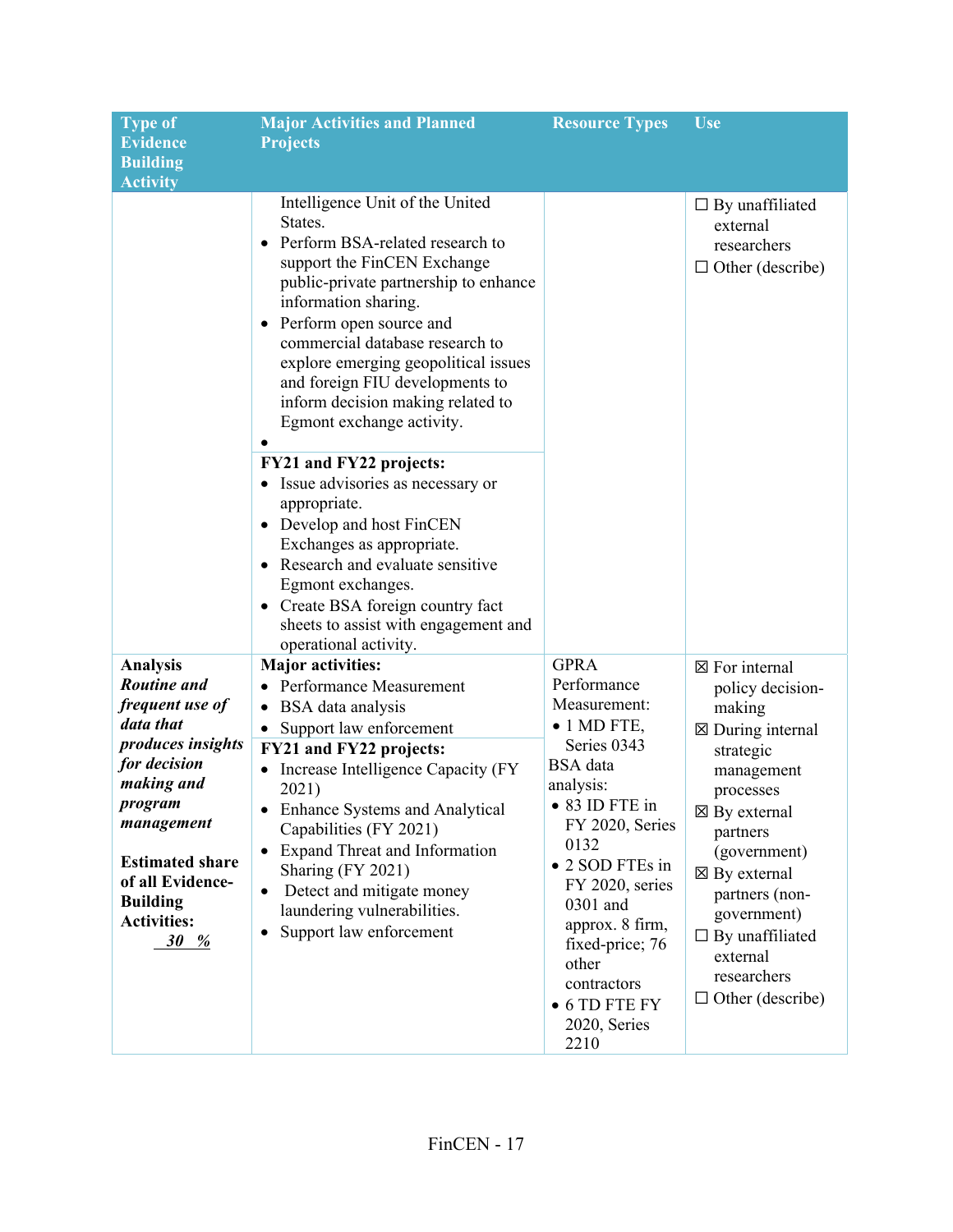| <b>Type of</b>                                                                                                                                     | <b>Major Activities and Planned</b>                                                                                                                                                                                                                                                                                                                                                                                                                                                                                                                                                                                                                                                                                                    | <b>Resource Types</b>                                                                                                     | Use                                                                                                                                                                  |
|----------------------------------------------------------------------------------------------------------------------------------------------------|----------------------------------------------------------------------------------------------------------------------------------------------------------------------------------------------------------------------------------------------------------------------------------------------------------------------------------------------------------------------------------------------------------------------------------------------------------------------------------------------------------------------------------------------------------------------------------------------------------------------------------------------------------------------------------------------------------------------------------------|---------------------------------------------------------------------------------------------------------------------------|----------------------------------------------------------------------------------------------------------------------------------------------------------------------|
| <b>Evidence</b><br><b>Building</b>                                                                                                                 | <b>Projects</b>                                                                                                                                                                                                                                                                                                                                                                                                                                                                                                                                                                                                                                                                                                                        |                                                                                                                           |                                                                                                                                                                      |
| <b>Activity</b>                                                                                                                                    |                                                                                                                                                                                                                                                                                                                                                                                                                                                                                                                                                                                                                                                                                                                                        |                                                                                                                           |                                                                                                                                                                      |
| <b>Statistics</b><br>Collection,<br>compilation, and<br>processing of<br>data for<br>describing or<br>estimating<br>characteristics or<br>insights | <b>Major activities:</b><br>Regulatory impact analyses for<br>$\bullet$<br>purposes of the Paperwork<br>Reduction Act and to implement<br>Executive Order 12866 (1993).<br>Compile data and related analysis in<br>connection with publishing the SAR<br>Activity Reviews mandated by the                                                                                                                                                                                                                                                                                                                                                                                                                                              | • 23 PD FTEs in<br>FY 2020 Series<br>0301<br>• 9 SOD FTEs in<br>FY2020 Series<br>0301,<br>approximately 8<br>firm, fixed- | $\boxtimes$ For internal<br>policy decision-<br>making<br>$\boxtimes$ During internal<br>strategic<br>management<br>processes<br>$\boxtimes$ By external             |
| concerning<br>groups<br><b>Estimated share</b><br>of all Evidence-<br><b>Building</b><br><b>Activities:</b><br>%<br>30                             | Anti-Money Laundering Act of<br>2020.<br>Compile data and related analysis to<br>determine effectiveness, efficiency,<br>and potential trends regarding the<br>RRP.<br>Compile statistics and create reports<br>to support the FinCEN Exchange<br>public-private partnership and to<br>provide feedback to financial<br>institutions and regulators as<br>required by the AML Act of 2020.                                                                                                                                                                                                                                                                                                                                             | price<br>contractors<br>• 83 ID FTE in<br>FY 2020, Series<br>0132                                                         | partners<br>(government)<br>$\boxtimes$ By external<br>partners (non-<br>government)<br>$\Box$ By unaffiliated<br>external<br>researchers<br>$\Box$ Other (describe) |
|                                                                                                                                                    | FY21 and FY22 projects:<br>Regulatory impact analyses for<br>$\bullet$<br>purposes of the Paperwork<br>Reduction Act and to implement<br>Executive Order 12866 (1993).<br>These will need to be done when<br>FinCEN issues regulations to<br>implement the AML Act, and to<br>renew OMB control numbers.<br>Compile data and related analysis to<br>٠<br>determine effectiveness and<br>efficiency of RRP and to detect<br>potential BEC or fraud trends.<br>Create BSA foreign country fact<br>$\bullet$<br>sheets to assist with engagement and<br>operational activity.<br>Provide feedback and improve<br>$\bullet$<br>coordination with impacted financial<br>institutions and regulators, as<br>required by the AML Act of 2020. |                                                                                                                           |                                                                                                                                                                      |